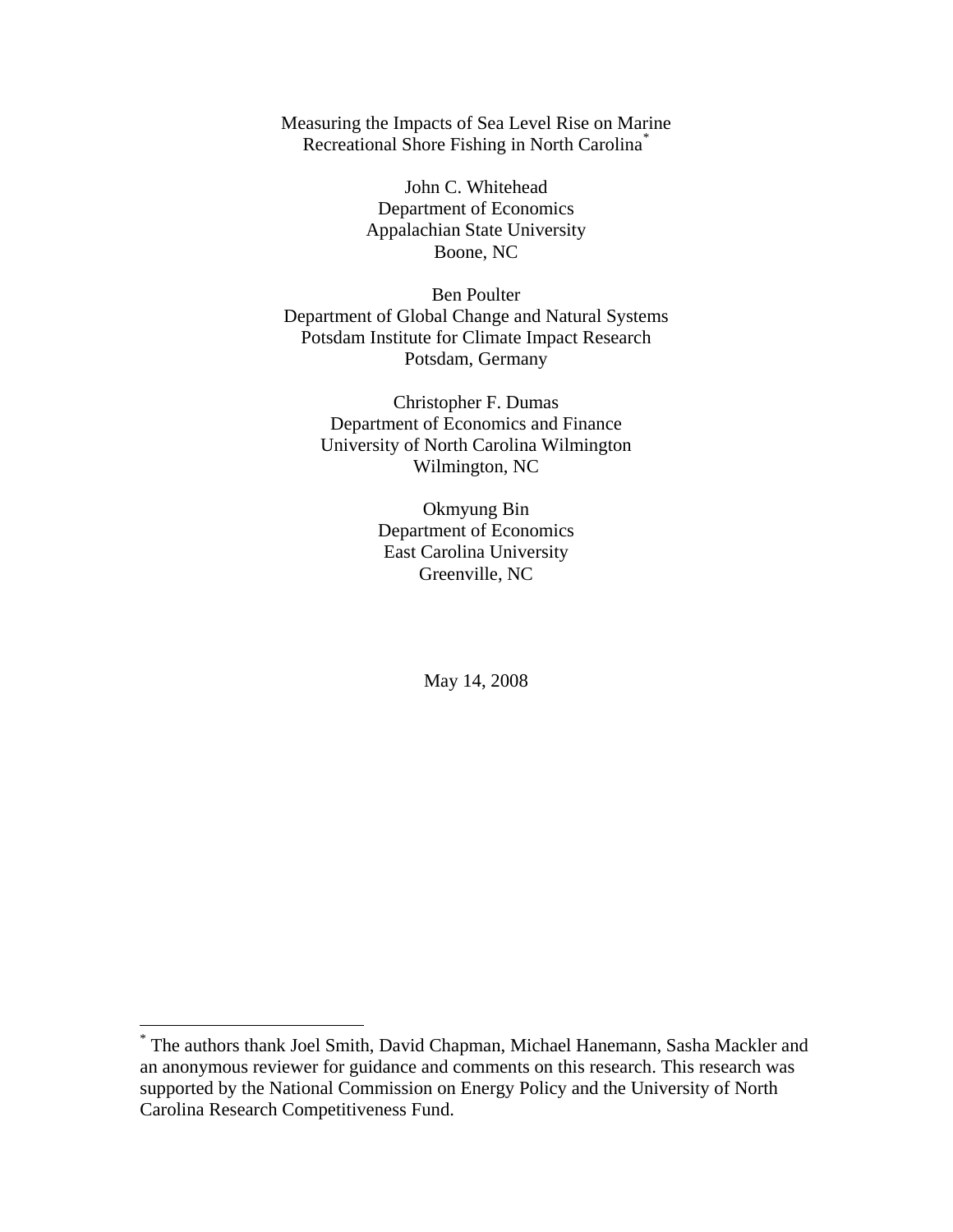# Measuring the Impacts of Sea-Level Rise on Marine Recreational Shore Fishing in North Carolina

Abstract. We develop estimates of the economic effects of sea level rise on marine recreational shore fishing in North Carolina. We estimate the relationship between angler behavior and spatial differences in beach width using the Marine Recreational Fishing Statistics Survey and geospatial data. We exploit the empirical relationship between beach width and site choice by simulating the effects of (1) sea level rise on beach width and (2) beach width on angler site choice. We find that the welfare losses are potentially substantial, ranging up to a present value of \$1.26 billion over 75 years.

Key Words: marine recreational fishing, travel cost method, climate change, sea level rise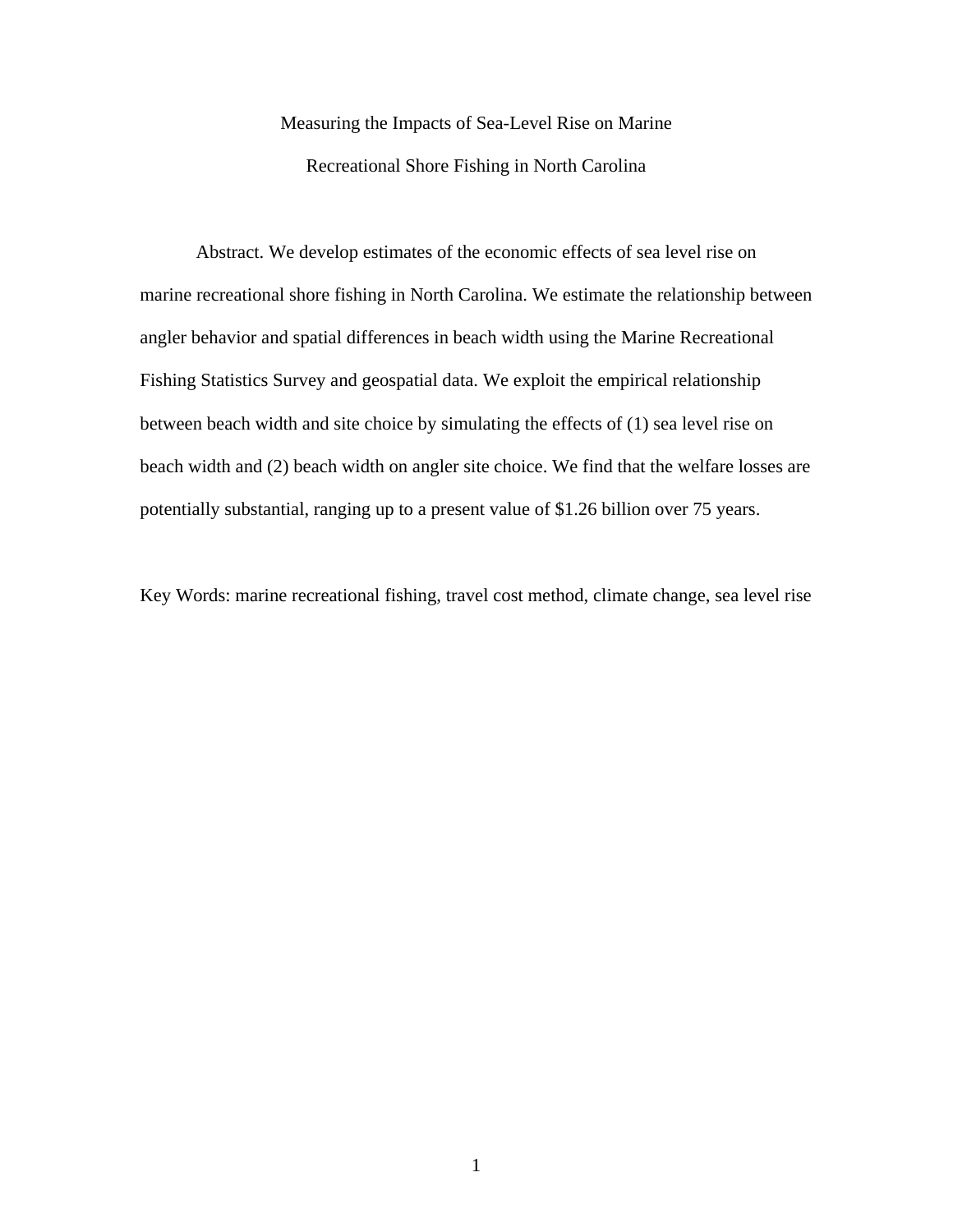# *Introduction*

Rapid economic growth in the coastal zone in the last few decades has resulted in larger populations and more valuable coastal property. However, coastal development is exposed to considerable risk as sea level is projected to rise 0.18 to 0.59 meters over the next century (Intergovernmental Panel on Climate Change 2007) creating potential problems for coastal economies. North Carolina was chosen as the case study due to its economic vulnerability to sea level rise. Coastal North Carolina is located within the relatively low-income eastern region of the state. The coastal tourism market is an important economic sector in this region. Given that the barrier island roads and highways act as barricades in the absence of a beach retreat policy, sea-level rise is expected to result in significant changes in beach width impacting the land that currently hosts beach cottages and beach tourism opportunities.

In this study we estimate the impacts of sea level rise on marine recreational shore fishing in North Carolina. Assessing the benefits of climate change mitigation policy is important because the costs of climate change policy are fairly well known. The costs can be measured with observable parts of the economy (e.g., changes in market prices and quantities). The benefits of climate change policy often only indirectly affect market prices and quantities or occur outside of markets entirely. Often, when the costs of environmental policy are well known and the benefits are less well known, the costs are given more weight and there is a policy bias towards not doing enough to efficiently protect the environment.

The concept of consumer surplus is the basis for the theoretical definition of the economic benefits of climate change mitigation policy. Consumer surplus is the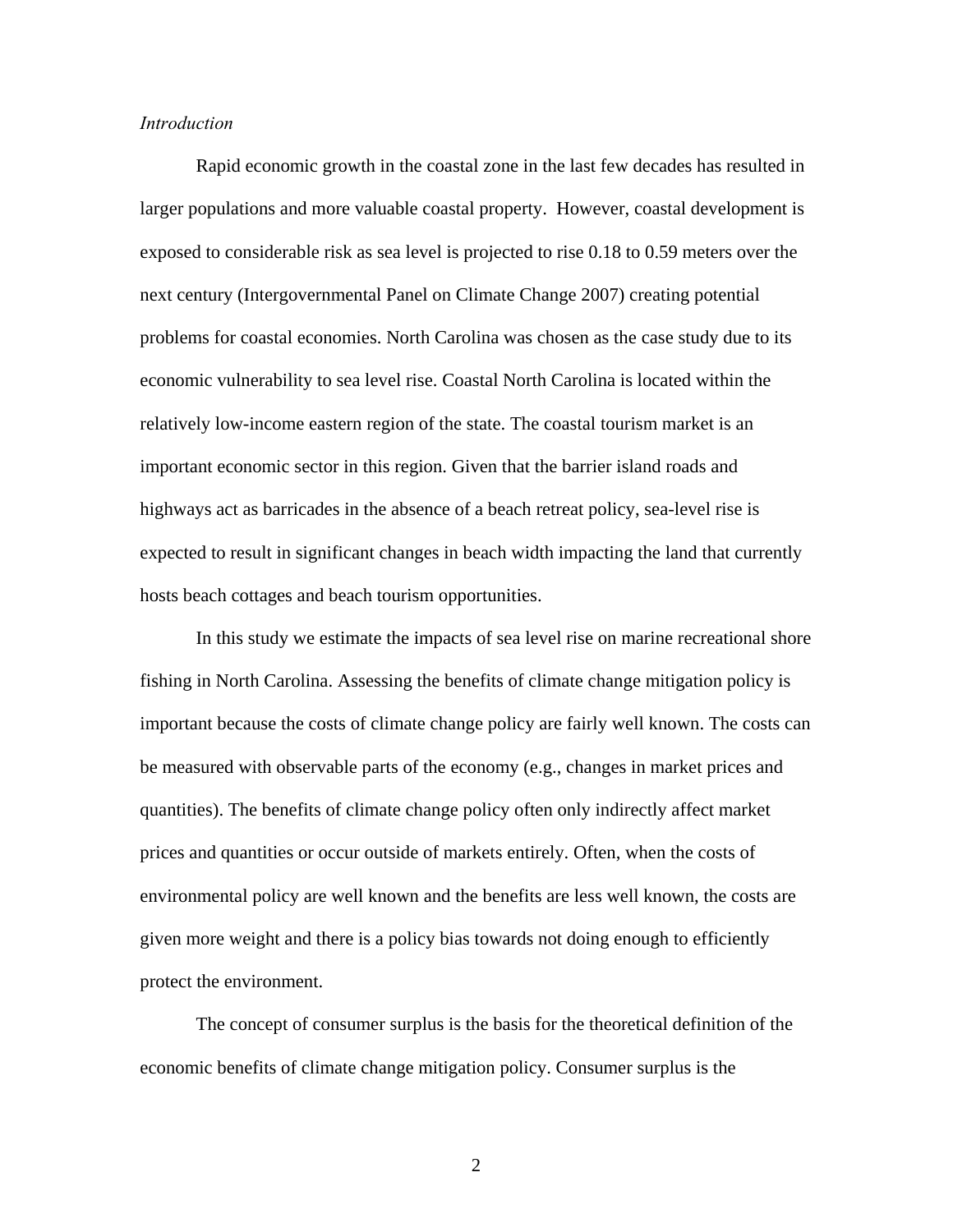difference between what the consumer is willing (and able) to pay and the market price or cost of the product. Consumer surplus is also called net willingness to pay since it is willingness to pay net of the costs. In the case of marine recreational fishing, if the angler is willing to pay \$100 for a fishing trip and the out-of-pocket expenditures are \$25 then the consumer surplus is \$75. The consumer surplus is the value of the recreation experience to the recreationist, while the out-of-pocket expenditures represent the initial, direct economic impact of the trip on the local beach economy. Hereafter, we refer to consumer surplus as willingness to pay, or WTP.

Estimation of WTP from demand curves is relatively straightforward if market data exist to estimate the demand curves. Without market data, a number of methodologies have been developed to estimate WTP for environmental, and other, nonmarket goods. The travel cost method is a revealed preference approach that is most often used to estimate the benefits of outdoor recreation. The travel cost method begins with the insight that the major cost of outdoor recreation is the travel and time costs incurred to get to the recreation site. Since individuals reside at varying distances from the recreation site, the variation in distance and the number of trips taken are used to estimate a demand curve for the recreation site. The demand curve can then be used to derive the WTP associated with using the site. With data on appropriate demand curve shift variables (i.e., independent variables such as beach width), the economic benefits (i.e., changes in WTP) associated with changes in the shift variables (e.g., changes in beach width) can be derived.

Past research on the impact of climate change on outdoor recreational activities in the United States is sparse. Early studies find that precipitation and temperature impacts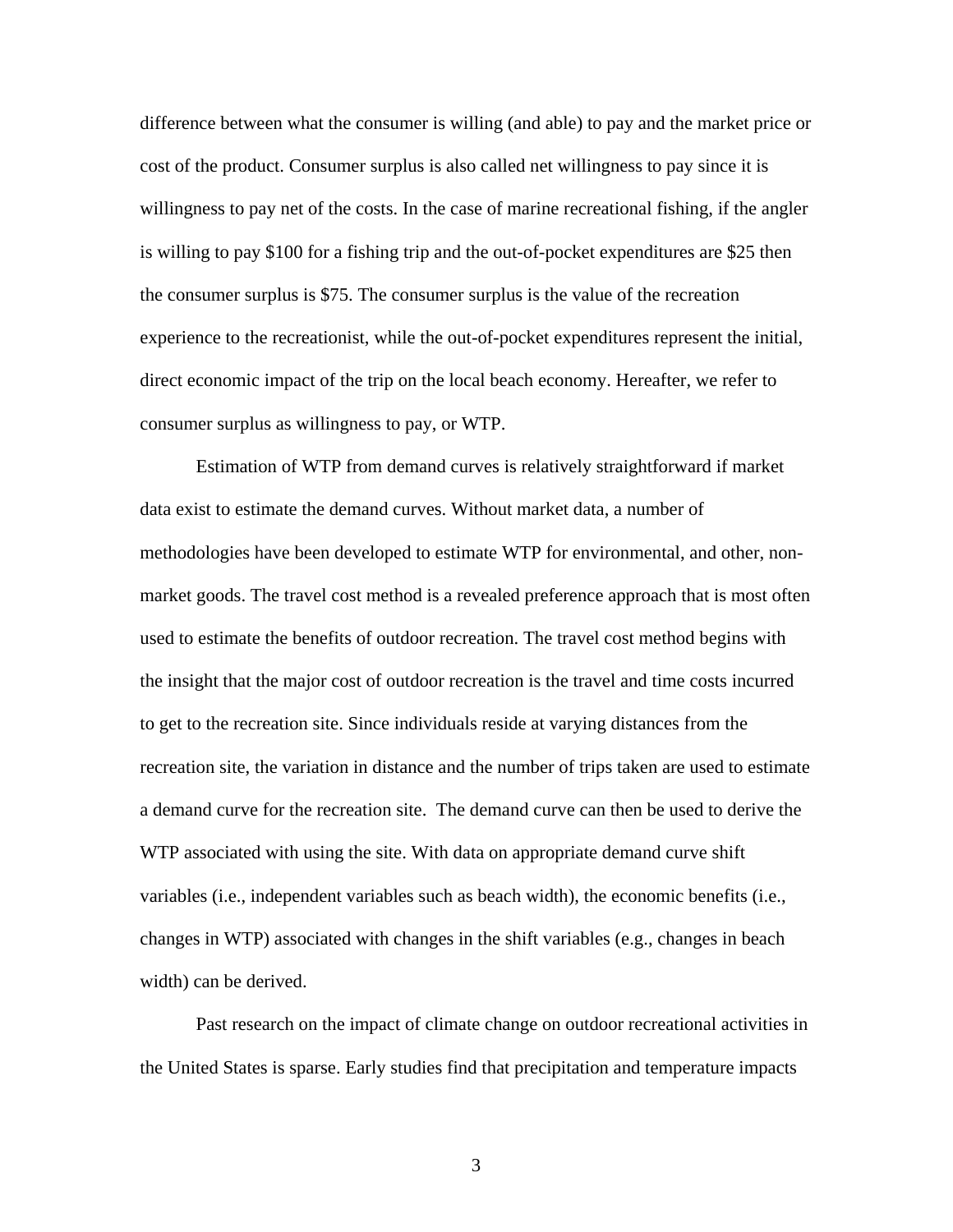beach recreation activities (McConnell, 1977, Silberman and Klock, 1988). More recently, Englin and Moeltner (2004) find that temperature and precipitation affects the number of skiing and snowboarding days in expected ways.

Two studies have related the effects of temperature and precipitation on outdoor recreation activities and used these results to model the impacts on WTP of climate change on the entire United States. This research finds that the impacts of climate change on outdoor recreation will be positive. Mendelsohn and Markowsi (1999) consider the effects of changes in temperature and precipitation on boating, camping, fishing, hunting, skiing and wildlife viewing using statewide aggregate demand functions. Considering a range of climate scenarios, the authors find that increased temperature and precipitation increases the aggregate WTP of hunting, freshwater fishing and boating and decreases the aggregate WTP of camping, skiing and wildlife viewing. The net impacts of climate change on aggregate WTP are positive.

Loomis and Crespi (1999) take an approach similar to Mendelsohn and Markowsi (1999) but use different sources and disaggregate microdata. They consider the effects of temperature and precipitation on beach recreation, reservoir recreation, stream recreation, downhill and cross-country skiing, waterfowl hunting, bird viewing and forest recreation. Overall, they find that climate change will have positive impacts on the aggregate WTP of outdoor recreation activities. Of interest to this study, they consider the impacts of sea level rise on beach recreation and waterfowl hunting. For beach recreation they use the positive relationship between beach length and the number of beach days per month to assess the loss of beaches. The joint effects of increased temperature, increased precipitation and beach loss leads to a positive economic impact. For waterfowl hunting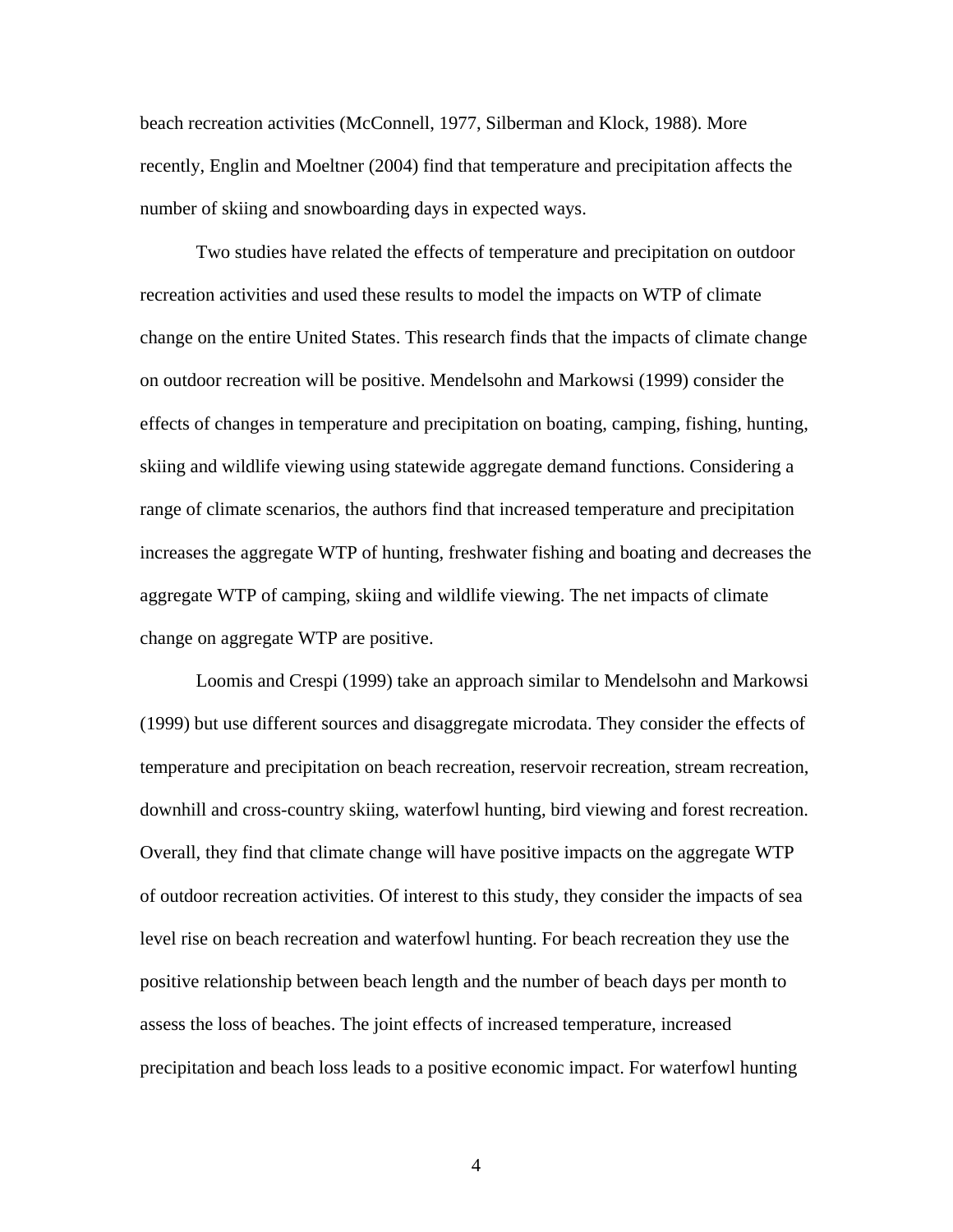they use the relationship between wetland acres and waterfowl hunting participation and find a negative economic impact with sea level rise.

Three studies have focused on more narrow regions and outdoor recreational activities. Pendleton and Mendelsohn (1998) relate the effects of temperature and precipitation to fish catch rates for trout and pan fish in the northeastern United States. Climate change is expected to decrease trout catch rates and increase pan fish catch rates. Using recreation demand models and microdata, the authors find that fish catch rates influence fishing site location choice. Combining the effects of climate change on catch rates the authors find that climate change would, in general, benefit freshwater fishing in the northeastern United States. Ahn et al. (2000) focus on trout fishing in the Southern Appalachian Mountain region of North Carolina. Using similar methods as Pendleton and Mendelsohn (1998) the authors find contrasting results. Climate change would reduce the welfare of trout anglers in this region. The contrast may be due to a lack of substitution possibilities (e.g., pan fish) in the demand model.

Richardson and Loomis (2004) provide an additional contrast by employing a stated preference approach to estimate the impacts of climate change on WTP for recreation at Rocky Mountain National Park. In this context stated preference surveys ask outdoor recreation participants for their willingness to pay for climate change or for their hypothetical changes in visitation behavior with changes in climate. Richardson and Loomis' hypothetical scenario explicitly considers the direct effects of climate, temperature and precipitation, and the indirect effects of temperature and precipitation on other environmental factors such as vegetation composition and wildlife populations. Using visitor data, they find that climate would have positive impacts on visitation at the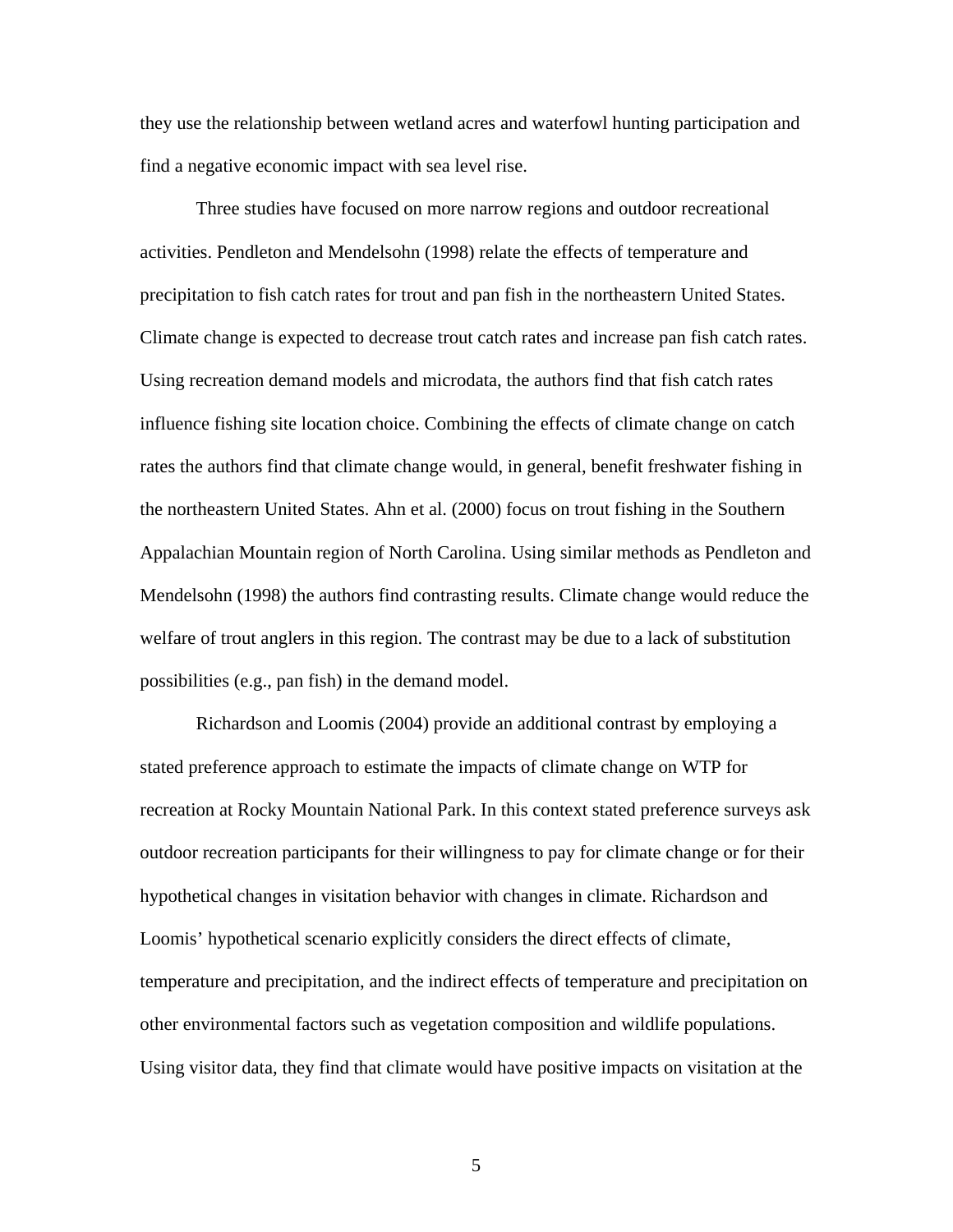Rocky Mountain National Park.

To estimate recreational impacts from sea level rise on beach conditions we follow the methods employed in past revealed preference climate and outdoor recreation research. We estimate the relationship between behavior and spatial differences in beach width. We exploit this relationship by simulating the effects of sea level rise on beach width and beach width on angling behavior. In particular, we use the random utility model version of the revealed preference travel cost method (Haab and McConnell 2002). In this model it is assumed that individuals choose recreation sites based on tradeoffs among trip costs and site characteristics (e.g., beach width, catch rates). Beach width might affect angling decisions in North Carolina due to the complementary between the use of beach buggies (i.e., four wheel drive trucks and sport utility vehicles) and beach site access. Narrow beaches do not support the transportation of gear and anglers to fishing sites. If anglers make fishing site selections based on beach width then the existing relationship between variation in beach width and fishing site selection can be used to simulate the impact of an eroded beach. We calculate current erosion rates for fishing locations and model projected beach widths with geospatial data. Projected increases in beach erosion are estimated for the years 2030 and 2080. Increased erosion is anticipated because of increased storminess and changes in shoreline geometry from sea level rise. These erosion rates are then mapped spatially to describe changes in beach width assuming no beach nourishment, barrier island migration or beach retreat.

In the rest of this paper we describe the methods used to measure the impacts of sea level rise on beach width. We describe the angler data and the empirical model. The empirical results are presented and willingness to pay values are derived. The potential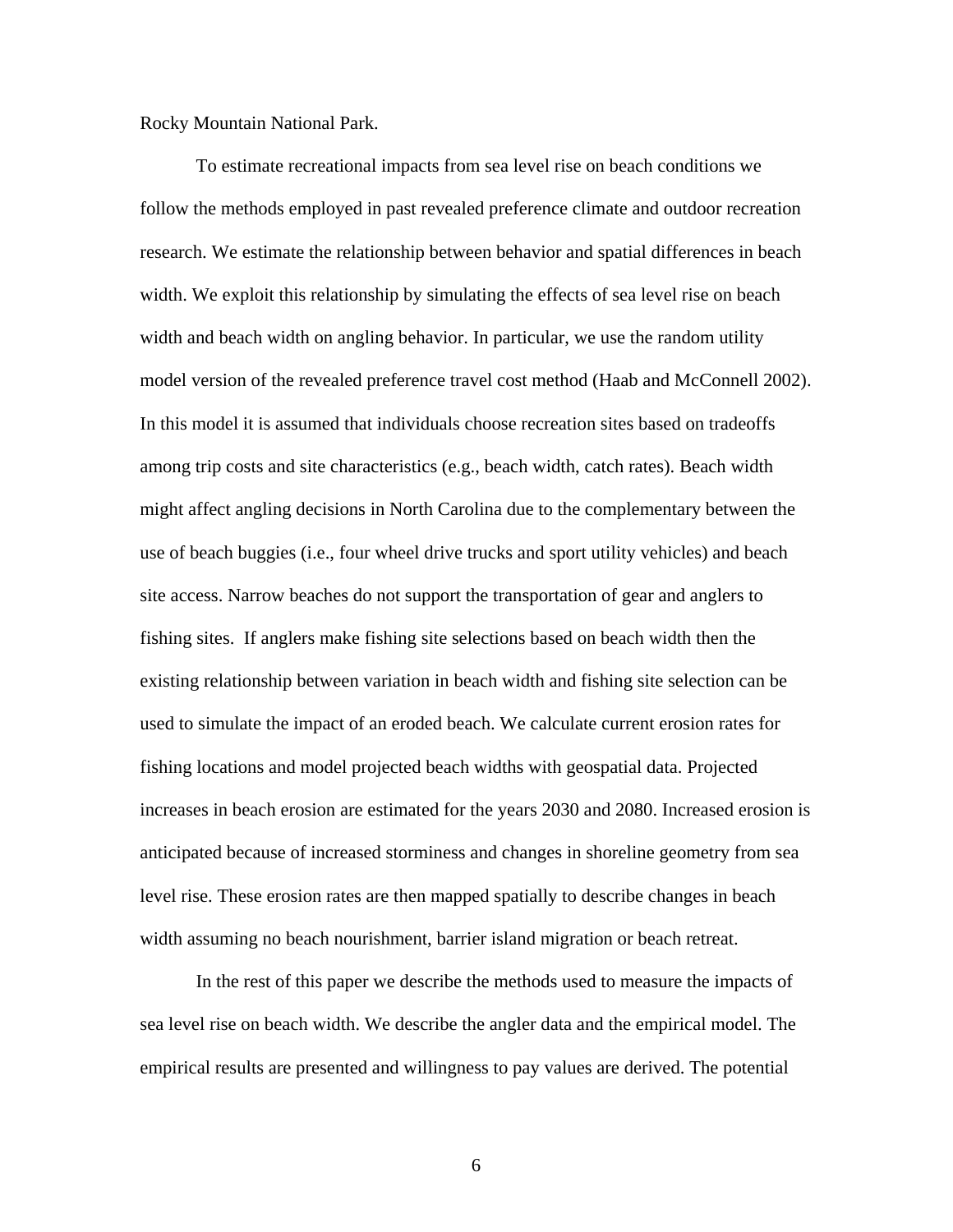impacts of sea level rise on angler activity are estimated and policy implications are discussed.

#### *Geospatial Analysis*

Thirty-seven fishing locations were identified in this study as important shore fishing locations (Figure 1). The first line of stable natural vegetation on the beach (i.e., vegetation line) for each location was digitized for 1-3 km in either direction of the fishing location (initially identified as a lat/long point) using 2005 USDA National Air Inventory Program photographs. Beach width was calculated by measuring the distance between the vegetation line and a vectorized 1998 shoreline provided by the North Carolina Division of Coastal Management.

To calculate the erosion rate for each beach we used erosion rate transect data provided by the U.S. Geological Survey (Figure 2). These data consist of short-term (1970-1997) and long-term (1849-1997) erosion data measured directly from aerial photograph time sequences. Each transect extends from the ocean toward the estuary and with attributes describing erosion. A series of these transects run north to south and capture any spatial variation in the rates of erosion that exist along the shoreline. Transects (separated by approximately 100 meters) were intersected with the vegetation line for a beach to obtain erosion rates. The erosion attributes for each transect were then partitioned according to each beach providing a range of erosion estimates that were then summarized to mean, minimum, maximum, and standard deviation (Table 1). Projected changes in beach width were then calculated for the years 2030 and 2080 using percent increase factors (personal communication, Orrin Pilkey).

An important assumption is the lack of adaptation in terms of beach nourishment.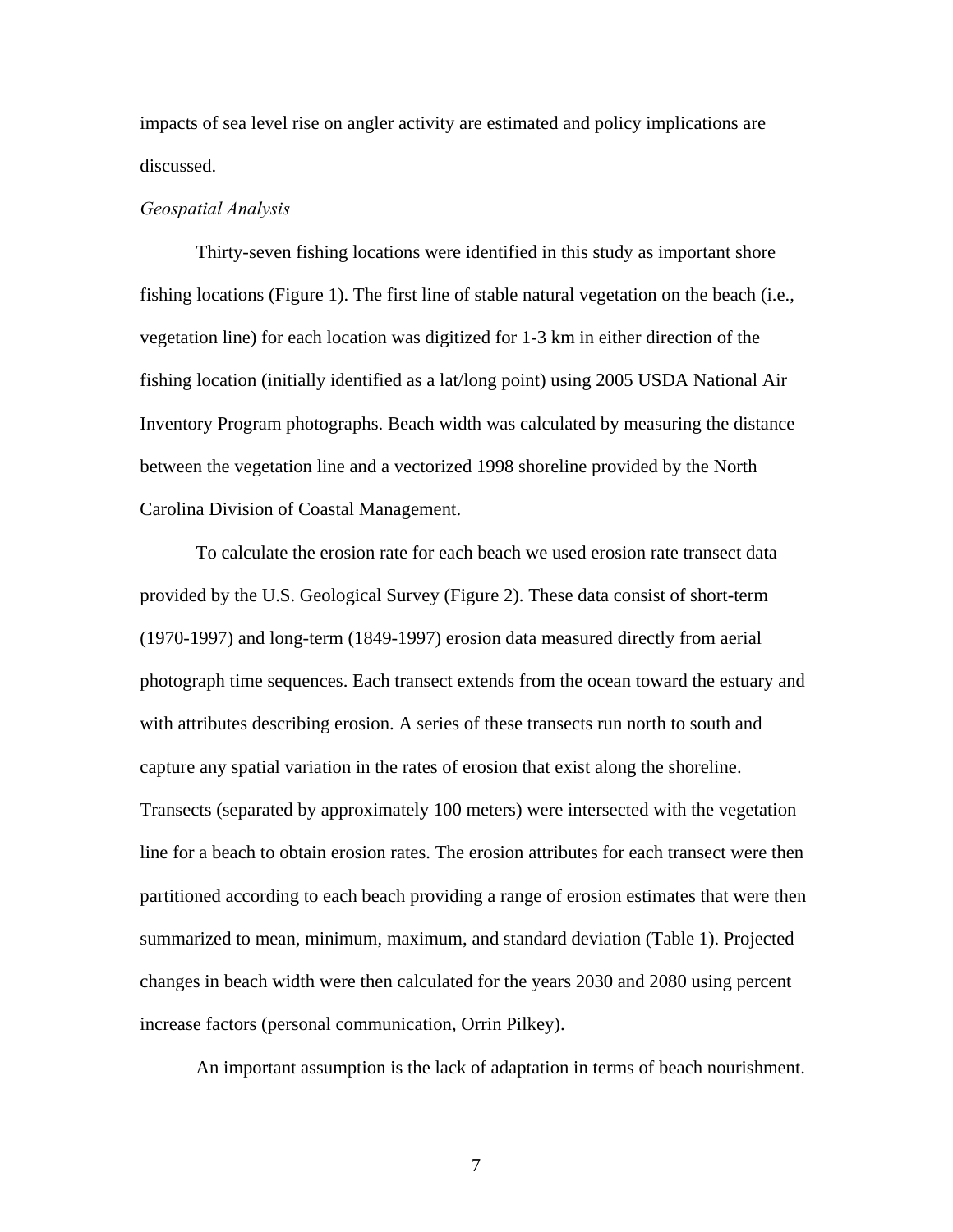Each of the beaches that we consider is bordered inland by highways and roads. We assume that beach erosion proceeds to the highway or road and, at that point, the sandy beach has vanished. This is the most extreme assumption but it allows us to estimate of the maximum loss of recreation values that might be expected from sea level rise. Periodic beach nourishment occurs in North Carolina but these efforts are costly. *Recreational Fishing Data* 

The National Marine Fisheries Service (NMFS) collects recreational fishing data annually with the Marine Recreational Fishery Statistics Survey (MRFSS). The MRFSS is focused on estimation of angler's catch (i.e., a creel survey) with information on fishing location, mode, target species, catch and harvest, and fishing days during the past 2-month and 12-month time periods. Periodically, the NMFS collects additional data from anglers with economic add-on surveys. In the southeast region, economic add-ons have taken place in 1997, 1999 and 2000. An expenditure add-on was conducted in 2006.

The MRFSS add-on surveys requests additional information so that the travel cost method can be employed with the intercept creel survey data. Key information collected is on single-day vs. multiple-day trips and if fishing is the primary purpose of the trip. The travel cost method typically employs only single-day fishing trips (i.e., trips in which the respondent did not spend any nights away from the permanent residence) because overnight trips may have multiple purposes (McConnell and Strand, 1999).

The most comprehensive of the MRFSS southeastern add-on surveys was in 1997 when data on expenditures, household income, location-specific trips, mode-specific trips, target species-specific trips and WTP for various management measures were collected with on-site and telephone follow-up surveys. The 1997 data supports analysis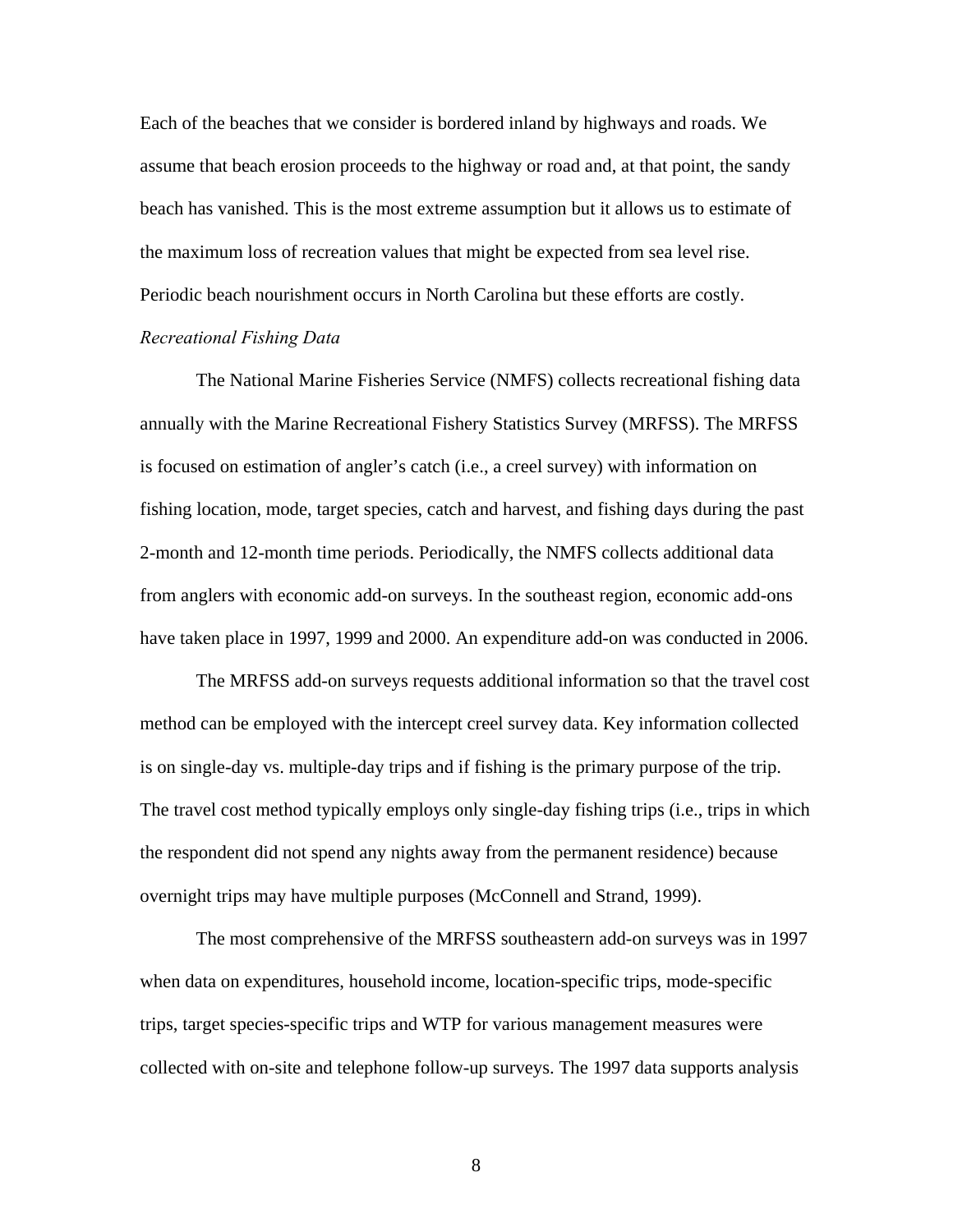of economic impacts and recreation demand (Haab, Whitehead and McConnell, 2000). In 1999 expenditures data were collected that supports economic impact analysis (Gentner, Price and Steinback, 2001). In 2000 income and other data were collected that supports recreation demand analysis.

We investigated the potential of the 1997 and 2000 MRFSS add-on data to support a shore-based demand model for North Carolina. Unfortunately, too few cases exist for demand analysis. Instead, we adapt the most recently available MRFSS data from 2005 and 2006. Forty-five percent of the North Carolina anglers fish from the shore and almost all of these shore anglers use hook and line gear. We consider only those anglers who fished in ocean waters (excluding the sounds of coastal North Carolina). In an attempt to focus on day trips we exclude about one-half of these anglers who reside outside of North Carolina. In a further attempt to consider only day trip anglers we exclude anglers who live more than 200 miles from any of the fishing sites. In 2005 and 2006, 1905 and 1699 angler trips are available for analysis. Sixty-two percent of the anglers fish from piers or bridges while the rest fish from the shore. The frequency of trips is presented for the 22 pier and bridge fishing sites in Table 2 and the 28 beach fishing sites in Table 3.

To measure site quality in the standard NMFS demand model (Haab, Whitehead and McConnell, 2001), the catch and keep rate is measured with the 5-year historic targeted harvest of big game fish (e.g., tunas), bottom fish (e.g., spot, groupers), flat fish (e.g., flounders), and small game fish (e.g., mackerels). In contrast, we consider all targeted species in the catch rates for the North Carolina shore fishing model, because only twenty-six percent of anglers in our data target specific species (most others target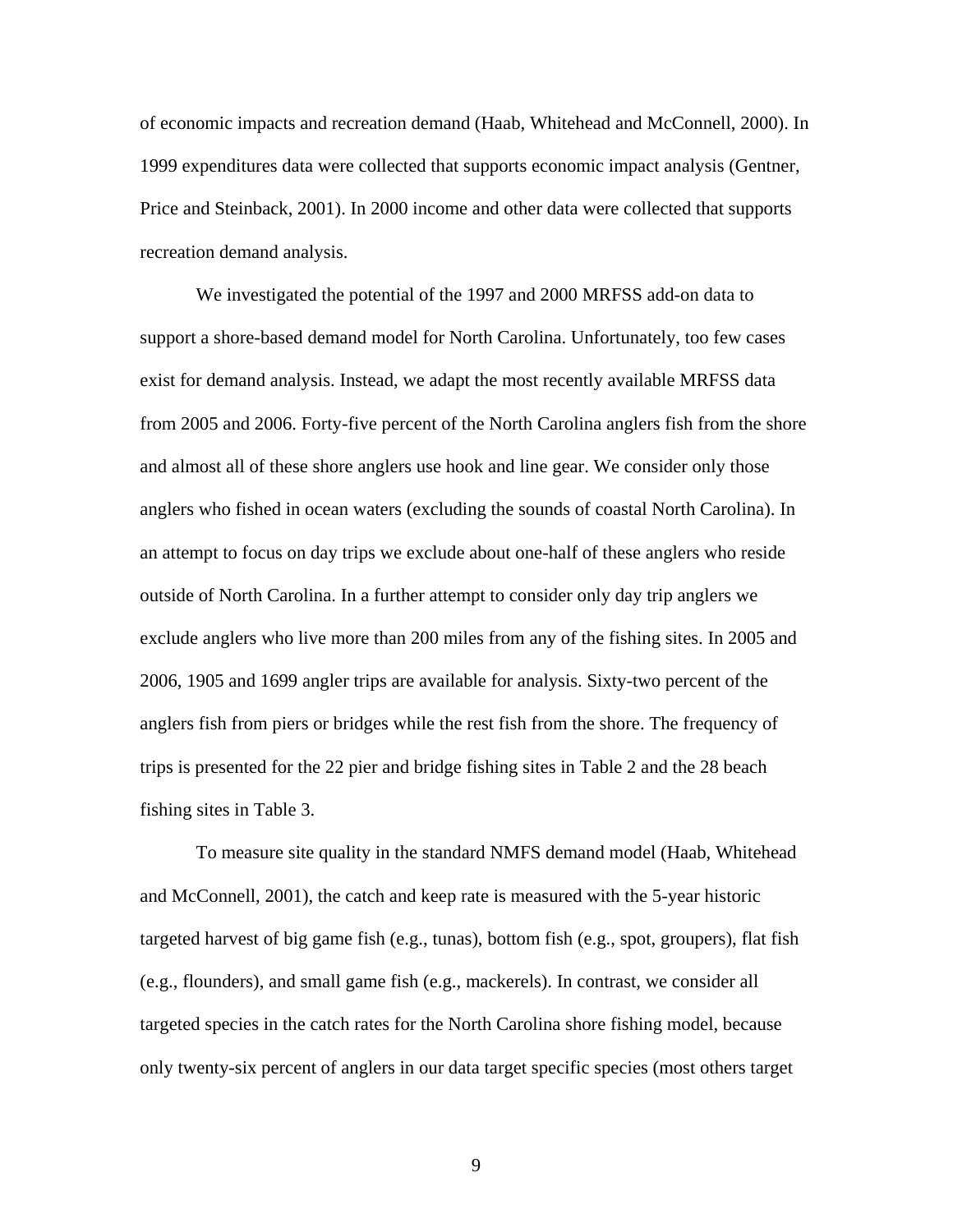"anything they can catch"). Of those that target species the most popular are spot, flounder, kingfish, seatrout, bluefish, striped bass, Spanish mackerel, red drum and king mackerel. Three year targeted historic catch and keep rates per hour are calculated using MRFSS data at each of the sites to measure site quality. The average catch rate per hour across all trip choice occasions is 0.75.

Travel distances and time between each survey respondent's home zip code and the zip code of the population center of each county are calculated using the ZIPFIP correction for "great circle" distances (Hellerstein et al. 1993). Travel time is calculated by dividing distance by 50 miles per hour. The cost per mile used is \$0.37, the national average automobile driving cost for 2003 including only variable costs and no fixed costs as reported by the American Automobile Association (AAA) (AAA Personal communication, 2005). Thirty-three percent of the wage rate is used to value leisure time for each respondent. The round-trip travel cost is  $p = (c \times d) + (\theta w \times [d / mph])$  where *c* is cost per mile, *d* is round trip distance,  $\theta$  is a fraction of the wage rate, *w*, and *mph* is miles per hour. In the standard NMFS travel cost methodology, a measure of time cost is collected in the add-on survey for anglers who forego wages during the trip. Since income is not available with the creel surveys we use the zip-code level median household income from the 2000 Census, inflated to 2005 dollars, as a proxy for household income in the measurement of the opportunity cost of time. The average travel cost across all trip choice occasions is \$143.

# *Empirical Model*

Suppose an angler considers a number of recreation sites on each choice occasion. The individual utility from the trip is decreasing in trip cost and increasing in trip quality: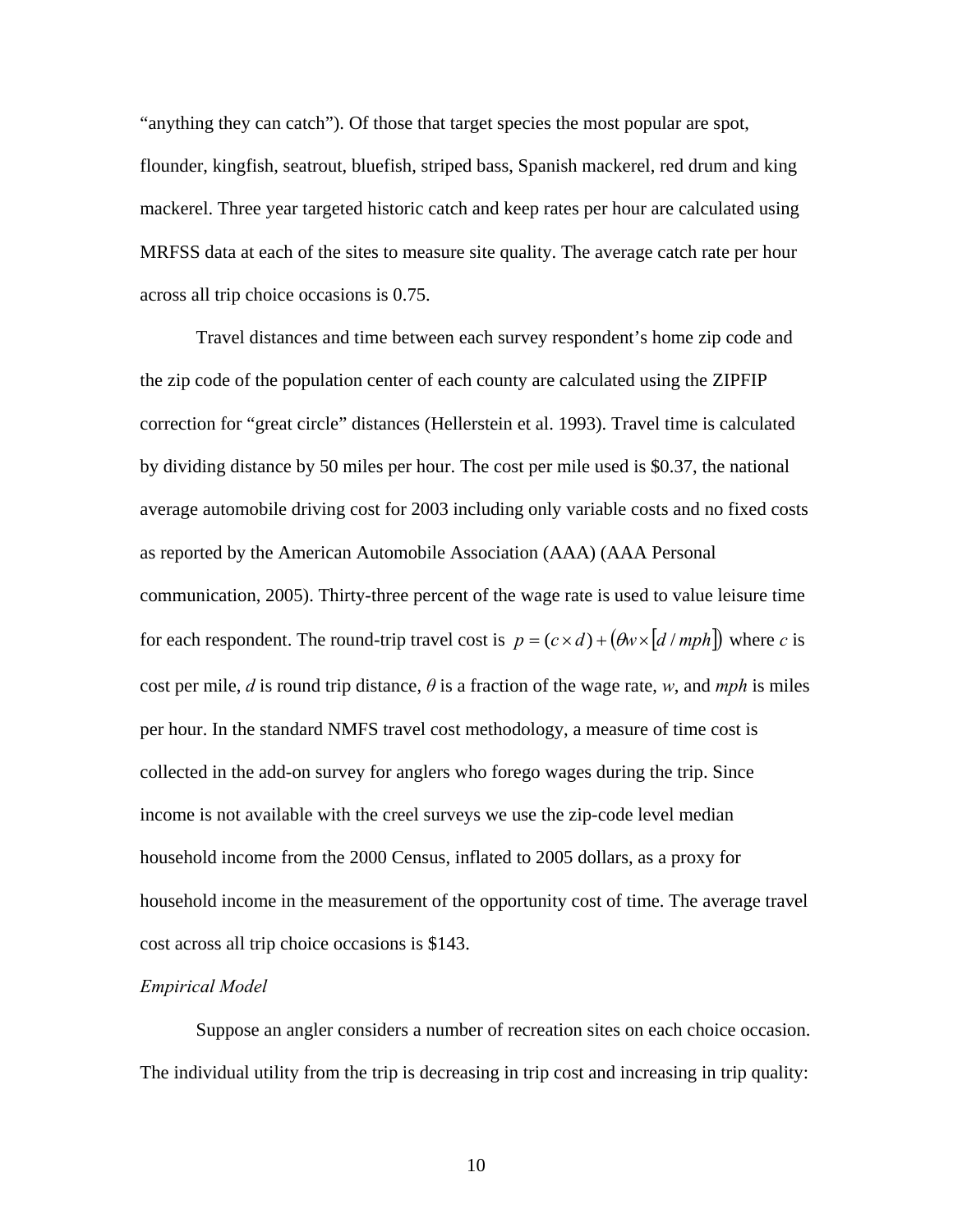$$
(1) \qquad u_i = v_i(y - p_i, q_i, w_i) + \varepsilon_i
$$

where  $u$  is the individual utility function,  $v$  is the nonstochastic portion of the utility function, *y* is income, *p* is the trip cost, *q* is site quality, *w* is beach width,  $\varepsilon$  is the error term, and *i* is a member of *s* recreation sites,  $j = 1, \ldots, i, \ldots, J$ . The individual chooses the site that gives the highest utility:

(2) 
$$
\pi_i = \Pr(v_i + \varepsilon_i > v_s + \varepsilon_s \quad \forall \ s \neq i)
$$

where  $\pi$  is the probability that site *i* is chosen. If the error terms are independent and identically distributed extreme value variates then the conditional logit model results:

(3) 
$$
\pi_i = \frac{e^{v_i}}{\sum_{j=1}^J e^{v_j}}
$$

The conditional logit model restricts the choices according to the assumption of the independence of irrelevant alternatives (IIA). The IIA restriction forces the relative probabilities of any two choices to be independent of other changes in the choice set. For example, if a quality characteristic at site *i* causes a 5% decrease in the probability of visiting site *i* then the probability of visiting each of the other *j* sites must increase by 5%. This assumption is unrealistic if any of the *j* sites are better substitutes for site *i* than the others.

The nested logit model relaxes the IIA assumption. The nested logit site selection model assumes that recreation sites in the same nest are better substitutes than recreation sites in other nests. Choice probabilities for recreation sites within the same nest are still governed by the IIA assumption.

Consider a two-level nested model. The site choice involves a choice among *M* groups of sites or nests,  $m = 1, \ldots, M$ . Within each nest is a set of  $J_m$  sites,  $j = 1, \ldots, J_m$ .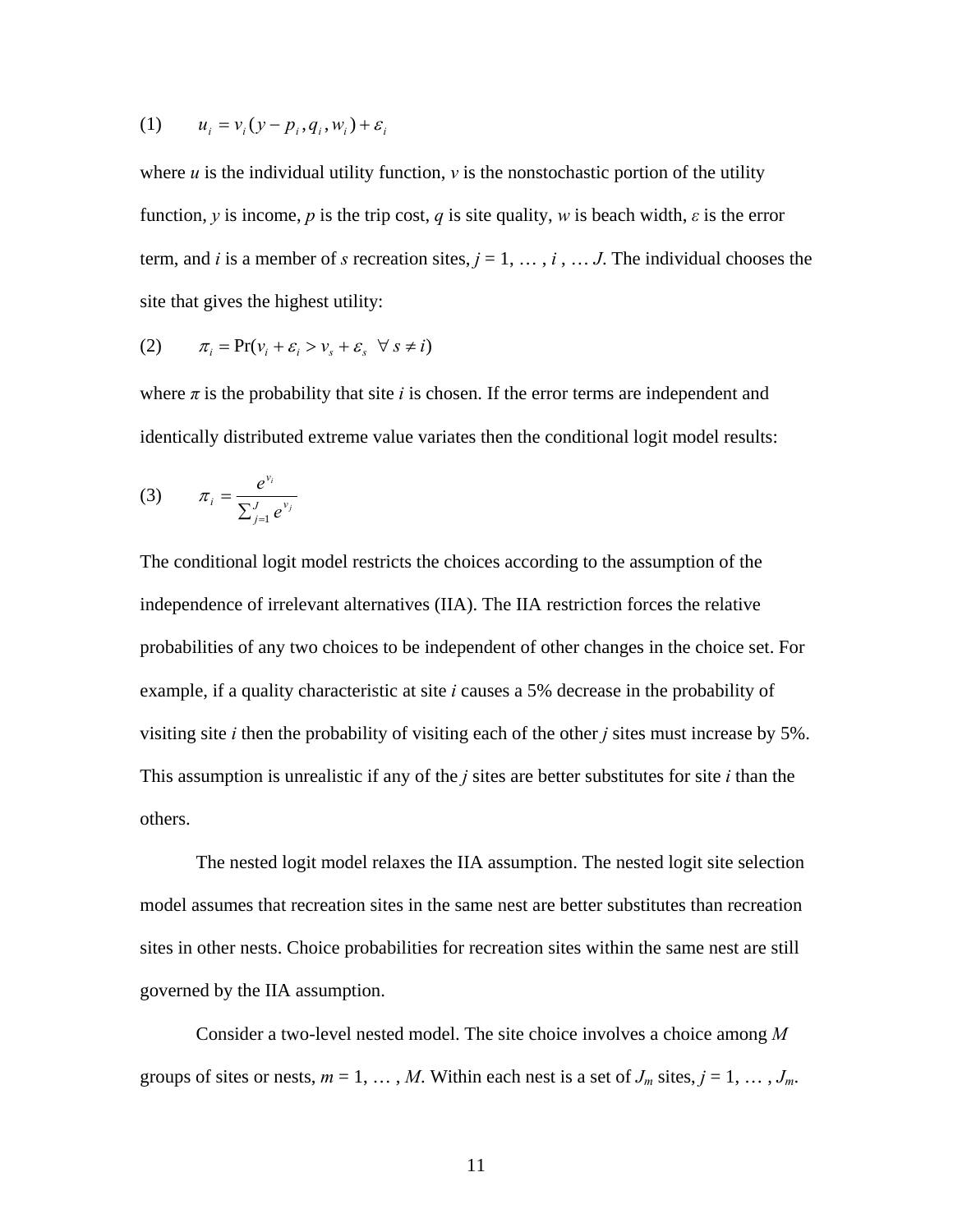When the nest chosen, *n*, is an element in *M*, the site choice, *i*, is an element in  $J_m$  and the error term is distributed as generalized extreme value the site selection probability in a two-level nested logit model is:

(4) 
$$
\pi_{ni} = \frac{e^{v_{ni}/\theta} \left[\sum_{j=1}^{J_n} e^{v_{nj}/\theta}\right]^{\theta-1}}{\sum_{m=1}^{M} \left[\sum_{j=1}^{J_m} e^{v_{mj}/\theta}\right]^{\theta}}
$$

where the numerator of the probability is the product of the utility resulting from the choice of nest *n* and site *i* and the summation of the utilities over sites within the chosen nest *n*. The denominator of the probability is the product of the summation over the utilities of all sites within each nest summed over all nests. The dissimilarity parameter, 0  $\leq \theta \leq 1$ , measures the degree of similarity of the sites within the nest. As the dissimilarity parameter approaches zero the alternatives within each nest become less similar to each other when compared to sites in other nests. If the dissimilarity parameter is equal to one, the nested logit model collapses to the conditional logit model.

Welfare analysis is conducted with the nested logit model by, first, specifying a functional form for the site utilities. It is typical to specify the utility function as linear:

(5)  
\n
$$
v_{ni}(y - p_{ni}, q_{ni}, w_{ni}) = \alpha(y - p_{ni}) + \beta q_{ni} + \gamma w_{ni}
$$
\n
$$
= \alpha y - \alpha p_{ni} + \beta q_{ni}
$$
\n
$$
= -\alpha p_{ni} + \beta q_{ni} + \gamma w_{ni}
$$

where  $\alpha$  is the marginal utility of income. Since  $\alpha y$  is a constant it will not affect the probabilities of site choice and can be dropped from the utility function.

The next step is to recognize that the inclusive value is the expected maximum utility from the cost and quality characteristics of the sites. The inclusive value, *IV*, is measured as the natural log of the summation of the nest-site choice utilities: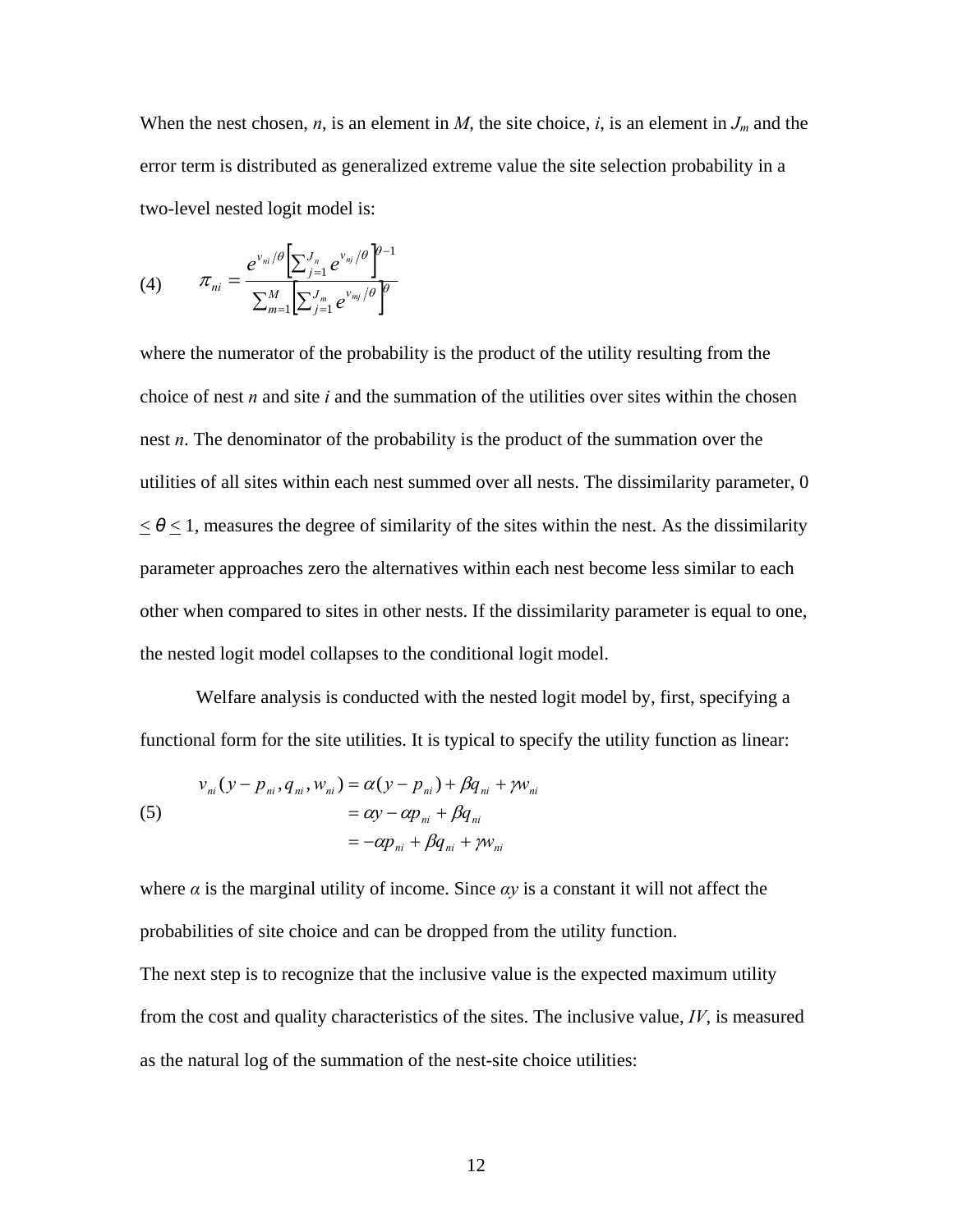(6) 
$$
IV(p,q,w;\alpha,\beta,\gamma) = \ln\left(\sum_{m=1}^{M} \left[\sum_{j=1}^{J_m} e^{v_{mj}/\theta}\right]^{\theta}\right)
$$

Hanemann (1999) shows that the per choice occasion welfare change from a change in quality characteristics is:

(7) 
$$
WTP = \frac{IV(p,q,w;\alpha,\beta,\gamma) - IV(p,q,w-\Delta w;\alpha,\beta,\gamma)}{\alpha}
$$

where willingness to pay, *WTP,* is the compensating variation measure of welfare. Haab and McConnell (2002) show that the willingness to pay for a quality change (e.g., changes in beach width) can be measured as

$$
(8) \qquad WTP(\Delta w \mid ni) = \frac{\gamma \Delta w_{ni}}{\alpha}
$$

Willingness to pay for the elimination of a recreation site from the choice set (e.g., beach erosion that eliminates the sandy beach) is

(9) 
$$
WTP(i | n) = \frac{\ln[(1 - Pr(i | n))^{o} Pr(n) + (1 - Pr(n))]}{\alpha}
$$

where  $Pr(i | n)$  is the unconditional probability of choosing site *i* given that nest *n* is chosen and  $Pr(n)$  is the unconditional probability of choosing nest *n*.

These welfare measures apply for each choice occasion, in other words, trips taken by the individuals in the sample. If the number of trips taken is unaffected by the changes in beach width, then the total willingness to pay is equal to the product of the per trip willingness to pay and the average number of recreation trips,  $\bar{x}$ .

If the number of trips taken is affected by the changes in beach width then the appropriate measure of aggregate WTP must be adjusted by the change in trips. There are several methods of linking the trip frequency model with the site selection model (Herriges, Kling and Phaneuf, 1999; Parsons et al., 1999), we choose the original approach that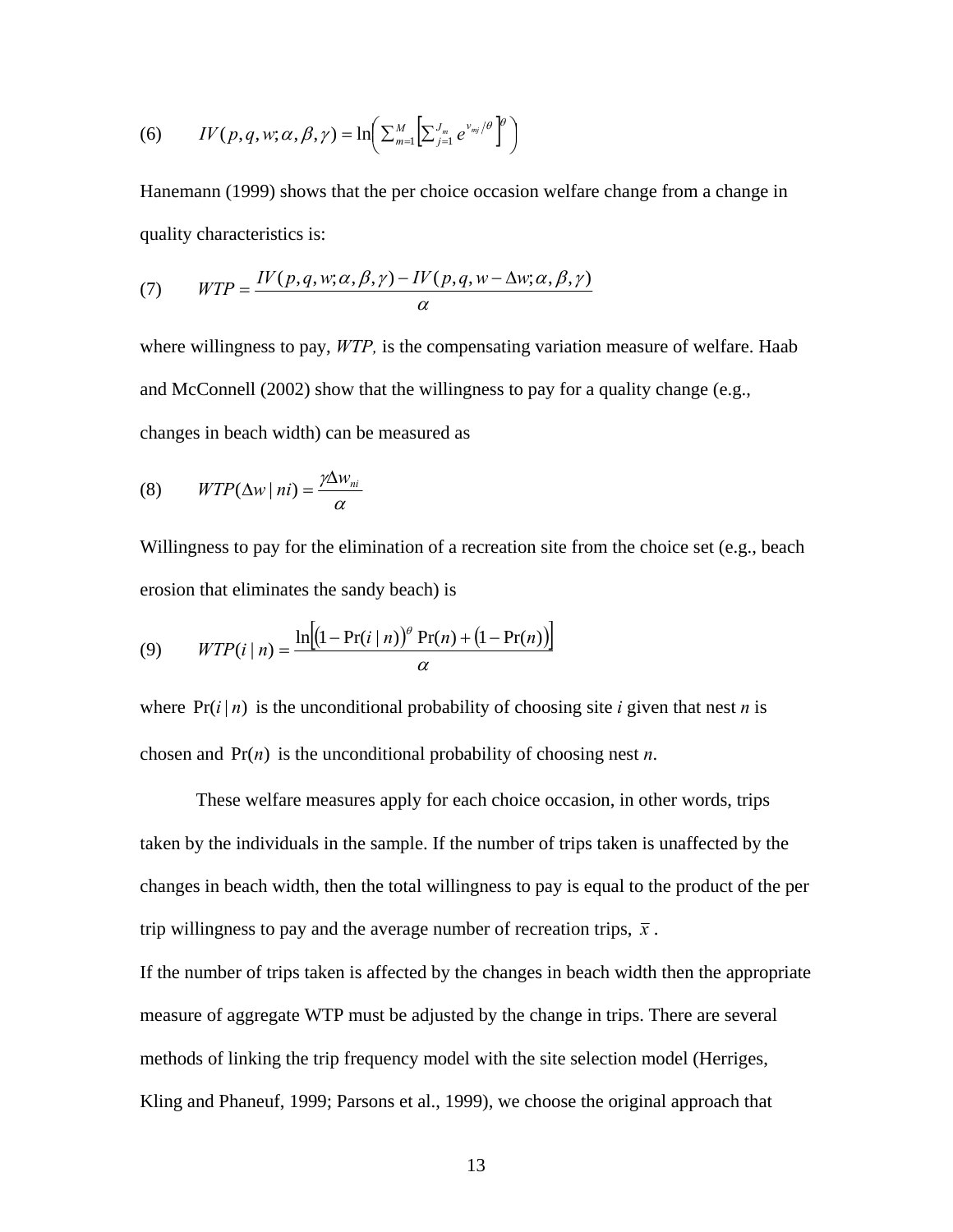includes the inclusive parameter as a variable in the trip frequency model (Bockstael, Hanemann and Kling, 1987):

$$
(10) \qquad x = x[IV(c, q, w; \alpha, \beta, \gamma)]
$$

where  $x[\cdot]$  is a trip frequency model. These models are typically estimated with count (i.e, integer) data models such as the Poisson or negative binomial models (Haab and McConnell 2002, Parsons 2003).

Trips under various climate change scenarios can be simulated by substitution of alternative beach width into the trip frequency model:

(12) 
$$
x(\Delta) = x[IV(c, q, w - \Delta w; \alpha, \beta, \gamma)]
$$

The total willingness to pay of a quality change that might affect the number of trips is aggregated over the number of trips:

(13) 
$$
TWTP(\Delta w) = \sum_{m=1}^{M} \sum_{j=1}^{J_m} \left( \overline{x}_{mj}(\Delta) \right) WTP(\Delta w \mid mj) + \left[ \overline{x}_{mj} - \overline{x}_{mj}(\Delta) \right] WTP(m \mid j) \right)
$$

The first component of the total willingness to pay, *TWTP*, is the product of the average number of trips taken with the quality change and the value of the quality change. The second component of the willingness to pay is the product of the difference in trips and the willingness to pay for a trip to a particular site.

## *Empirical Results*

We model the angler fishing site choice in two stages (Figure 3). The first stage choice of shore anglers is between piers and bridges and the beach fishing modes. In addition, we assume that anglers choose between a northern trip (i.e., Outer Banks) and a southern North Carolina fishing trip. In the second stage decision, anglers choose fishing sites. The theory behind the NRUM is that anglers consider fishing sites based on the utility (i.e., satisfaction) that each site provides. Anglers will tend to choose fishing sites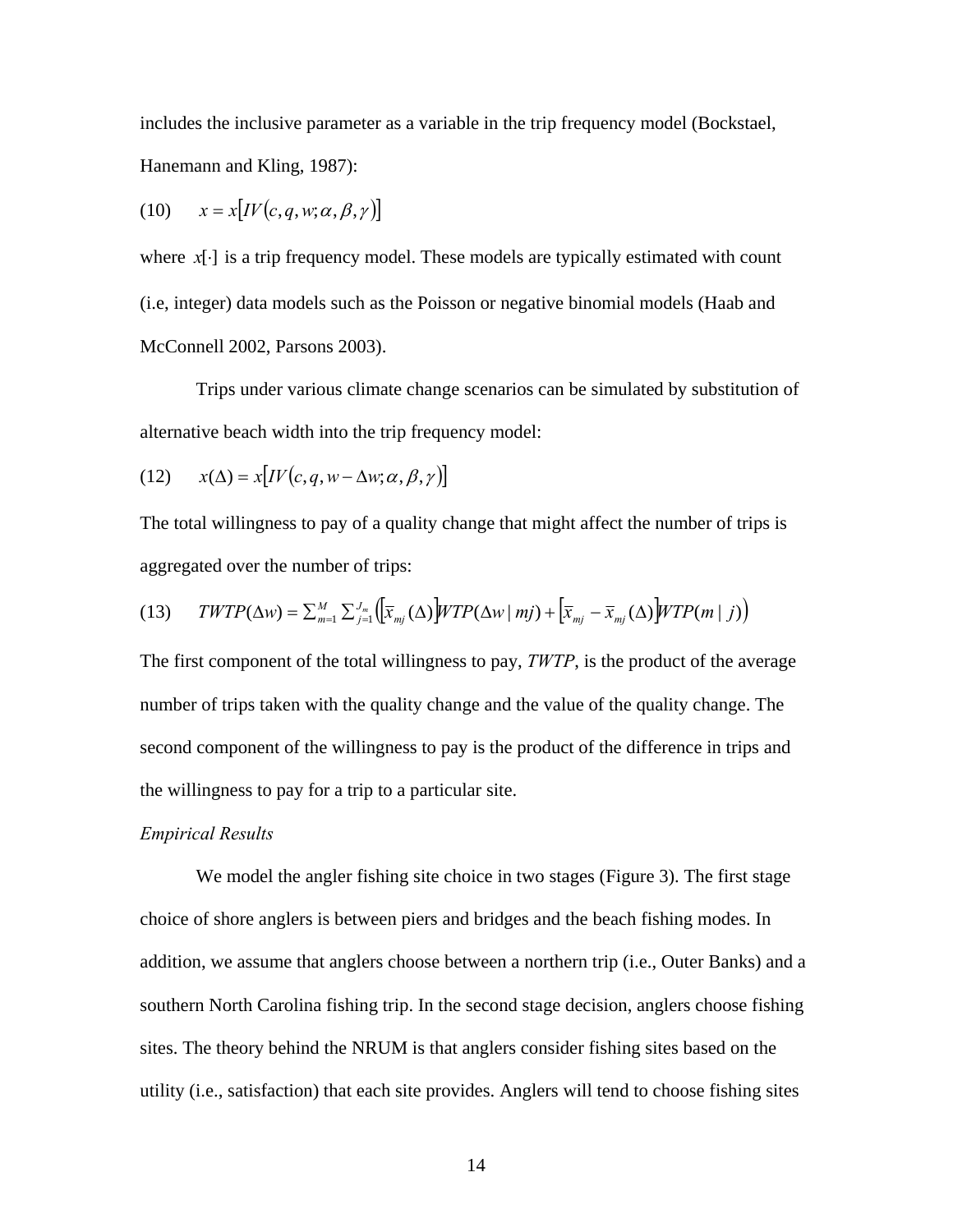that provide the most utility. The NRUM exploits the empirical observation that anglers tend to choose fishing sites with relatively low travel costs and relatively high chances of fishing success. The utility function is a linear function of the travel costs, the square root of the catch rate and beach width. The NRUM is estimated using the full information maximum likelihood PROC MDC in SAS and presented in Table 4. The full information maximum likelihood routine estimates the two stages of choice jointly.

The likelihood that an angler would choose a fishing site is negatively related to the travel cost and positively related to the historic targeted hourly catch and keep rate. Beach width is positively related to site choice. In other words, beach anglers prefer a wider beach. Various other model specifications (e.g., including a squared width term and width +/- one standard deviation) were investigated to test the sensitivity of results to the simple linear specification. The simple linear specification is statistically preferred. The parameter estimate on the mode/region-specific inclusive value is between 0 and 1 and statistically different from zero and one which indicates that the nested model is appropriate.

A limitation of the NRUM model is that it holds the number of fishing trips constant. With the loss of a fishing site anglers are assumed to substitute to other sites or fishing modes. This assumption may be appropriate for many events and policies that have a minor impact on the fishing experience. But for lost beach fishing sites and lost quality it would not be surprising if the aggregate number of fishing trips declines. A practical approach to estimating this effect is with a trip intensity model in which angler trips are regressed on the inclusive value, which is constructed for each angler from the parameters of the NRUM, and other individual angler characteristics. If trips are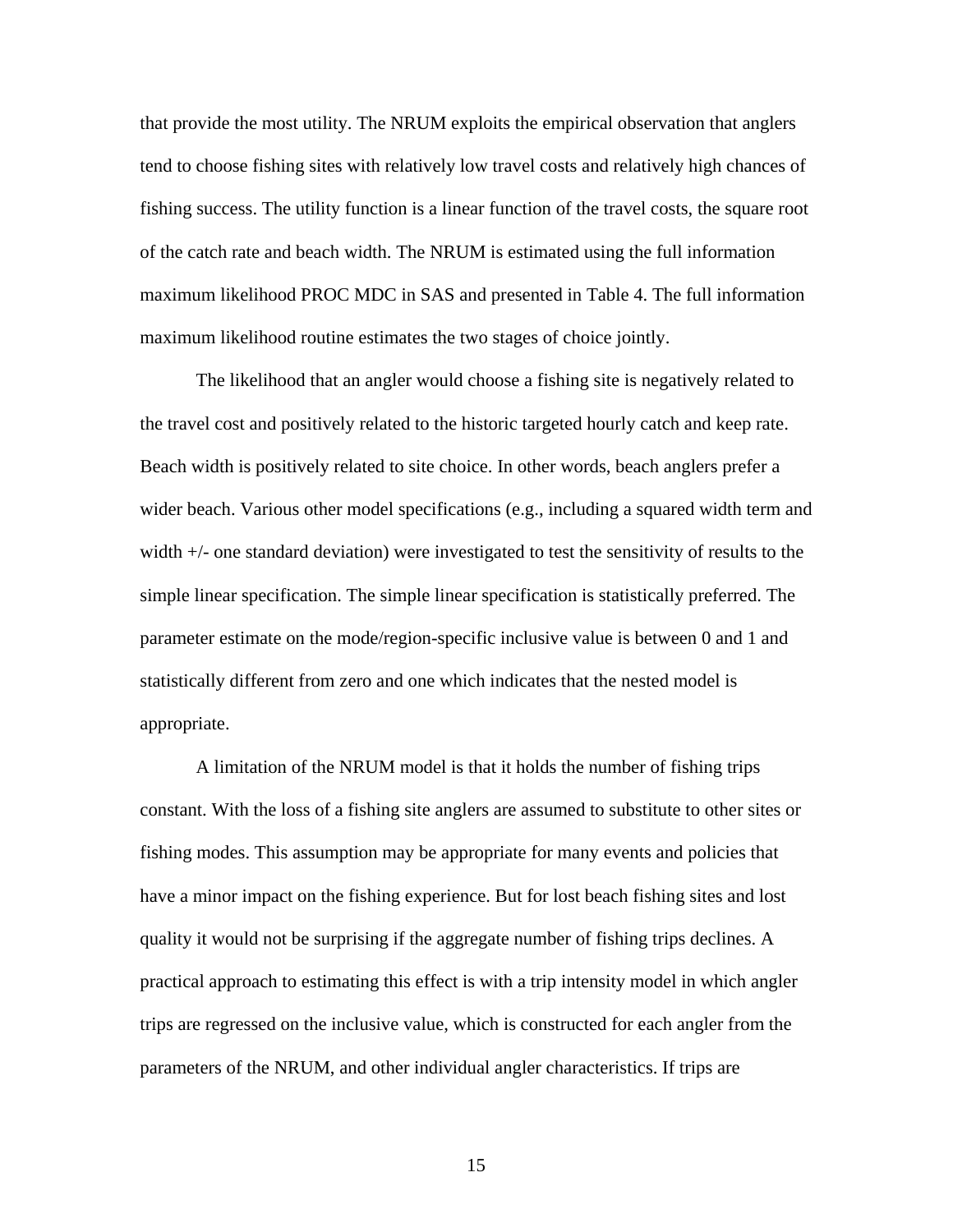positively related to the utility of fishing then a change in fishing conditions which lowers utility will lead to fewer trips taken.

The "demand" model is a negative binomial model estimated with Proc GENMOD in SAS. The dependent variable in the negative binomial trip intensity model is the annual number of fishing days. The negative binomial model accounts for the integer values and the truncation at one of the dependent variable. Note that the annual number of trips variable is not necessarily equivalent to annual single-day trips since the single-day trippers in our site choice data may also take multiple-day fishing trips over the course of a year.

The demand model does a satisfactory job of explaining the variation in fishing days (Table 5). Shore anglers increase trips as the inclusive value increases. More intuitively, trips increase as travel costs decrease since the inclusive value is negatively related to travel costs (catch rates and width do not vary across angler). The dispersion coefficient is statistically different from zero which suggests that the negative binomial is the appropriate model relative to the Poisson.

### *Willingness to Pay*

A large number of WTP estimates can be developed from the model including the loss of access to fishing sites, changes in catch rates and changes in beach width. For example, the change in WTP per trip from a change in the catch rate of one fish per hour at each site is \$12.52. The change in WTP per trip from an increase in beach width of 10 meters is \$2.09. Both results seem to be of an appropriate magnitude which lends validity to the model.

The WTP loss resulting from reduced beach width is estimated by calculating the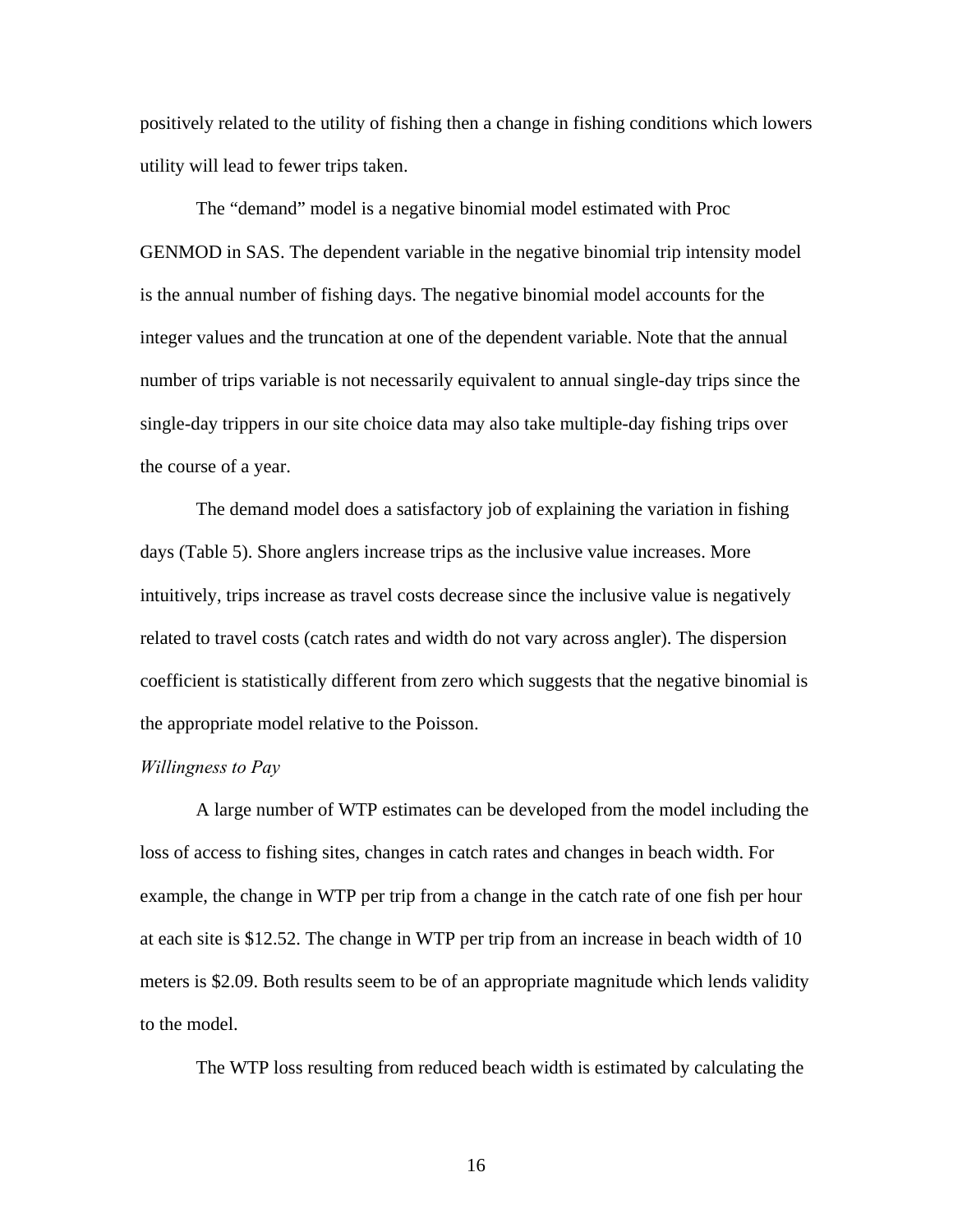change in angler utility using the beach width data. Beaches with negative width, choice numbers "Oregon Inlet South" and "South Topsail Beach Bank" in 2030 and 2080 and "Ocracoke Inlet Beach N. & S." in 2080, are removed from the choice set. The change in WTP per trip with reduced beach width in 2030 is \$5.82. The change in WTP per trip with reduced beach width in 2080 is \$6.45.

We aggregate WTP values over 3.84 million North Carolina shore mode ocean fishing trips (personal communication, NMFS 2006). The baseline (without climate change) total number of trips in 2030 and 2080 is estimated as simple 50% and 100% increases in trip estimates relative to 2006, respectively. We use this simple approach for several reasons. First, Milon (2000) uses the MRFSS participation data and forecasts fishing participation out to 2025. He finds that participation, measured as the percentage of the population that takes at least one marine recreational fishing trip, will decline slightly. Second, an analysis of the National Survey of Recreation and the Environment saltwater fishing participation data finds that income increases do not significantly affect North Carolina saltwater fishing participation. In light of these results, we assume that the number of trips per angler stays constant while the number of participants increases only with population, with a constant participation rate. Our estimates of future trips are significantly lower than a forecast that uses the trend line from the 1981-2006 aggregate MRFSS data obtained from the NMFS website to forecast trips into the future. Our simple estimate is 9% lower in 2030 and 32% lower in 2080. Therefore, our estimates of the economic effects of climate change on marine recreational fishing may be conservative.

Assuming that the shore fishing participants are constant between 2006 and 2080,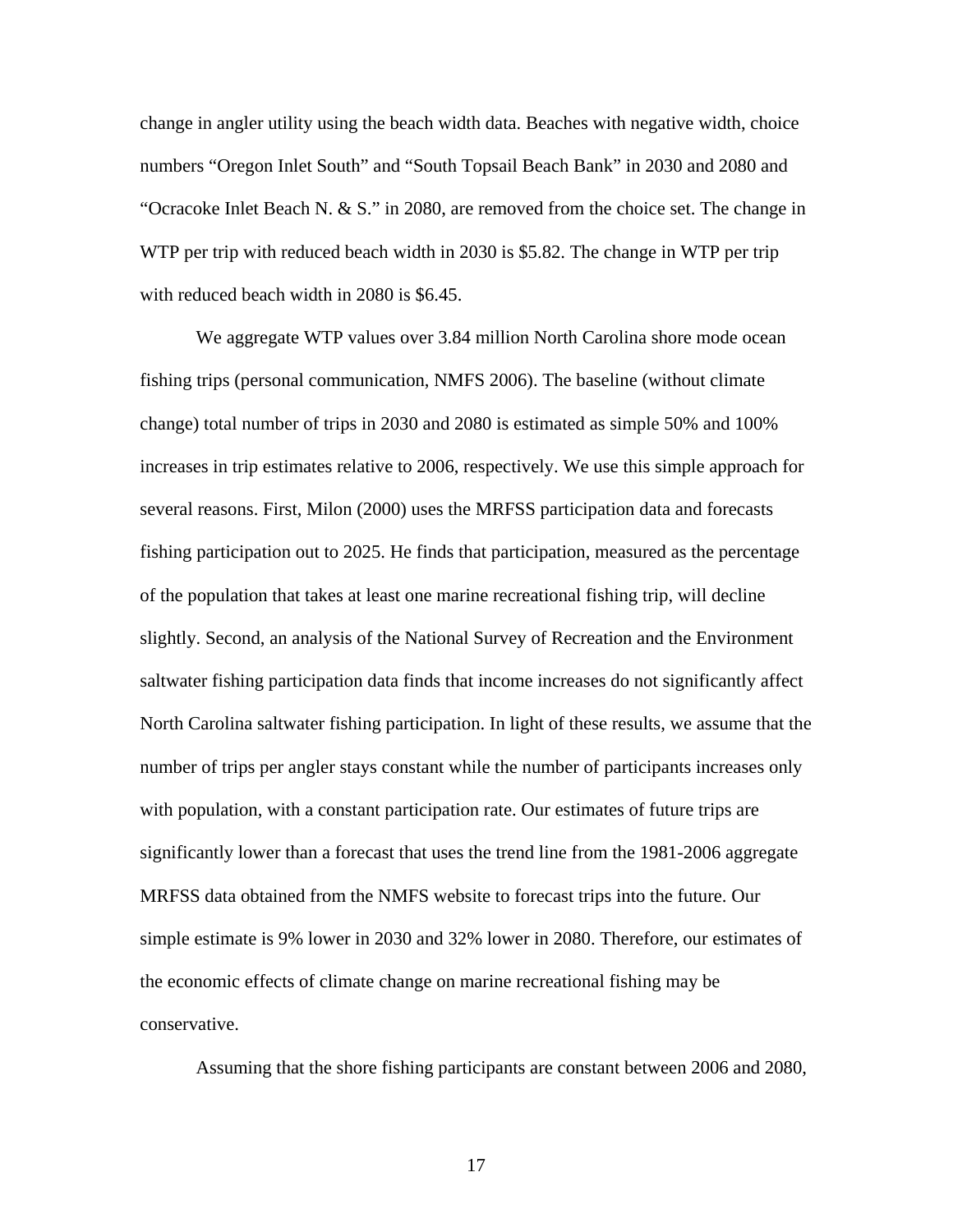aggregate annual WTP loss due to sea-level rise is \$22 million in 2030 and \$25 million in 2080. Assuming that the number of shore fishing participants increases by 50% between 2006 and 2030, aggregate annual WTP loss is \$34 million in 2030. Assuming that the number of shore fishing participants increases by 100% between 2006 and 2080, aggregate annual WTP loss is \$50 million in 2080.

The present value of the annual welfare costs from 2006-2080 due to reductions in fishing quality are estimated by assuming the impacts of sea level rise are equal to zero in 2006 and increase linearly to 2080. Using a 2% discount rate, the present value of the aggregate WTP loss is \$630 million assuming no change in fishing participants and \$1.1 billion assuming an increase in participants. Using a 7% discount rate, the present value of the WTP loss is \$140 million assuming no change in population and \$224 million assuming increasing population.

The negative binomial regression model is used to simulate the number of fishing days that anglers would experience with the loss of beach width. The predicted number of annual fishing days falls from 37.11 in 2005-06 to 34.40 in 2030, a 7.3% decrease, and to 34.05 in 2080 (another 0.9% decrease). The value of the lost trips is estimated by determining the value of lost beach sites using equation (10). The value of a lost beach fishing trip is \$15.91. Considering the baseline 3.84 million shore fishing trips in 2006, a 7.3% reduction in trips is 280 thousand trips. The annual economic loss associated with the reduction in trips is \$4.46 million in 2030 with no upward trend in fishing trips. The additional annual economic loss associated with the addition 0.9% reduction in trips in 2080 is an additional \$550 thousand with no upward trend in fishing trips. Assuming that the number of shore trips increases by 50% between 2006 and 2030 and by 100%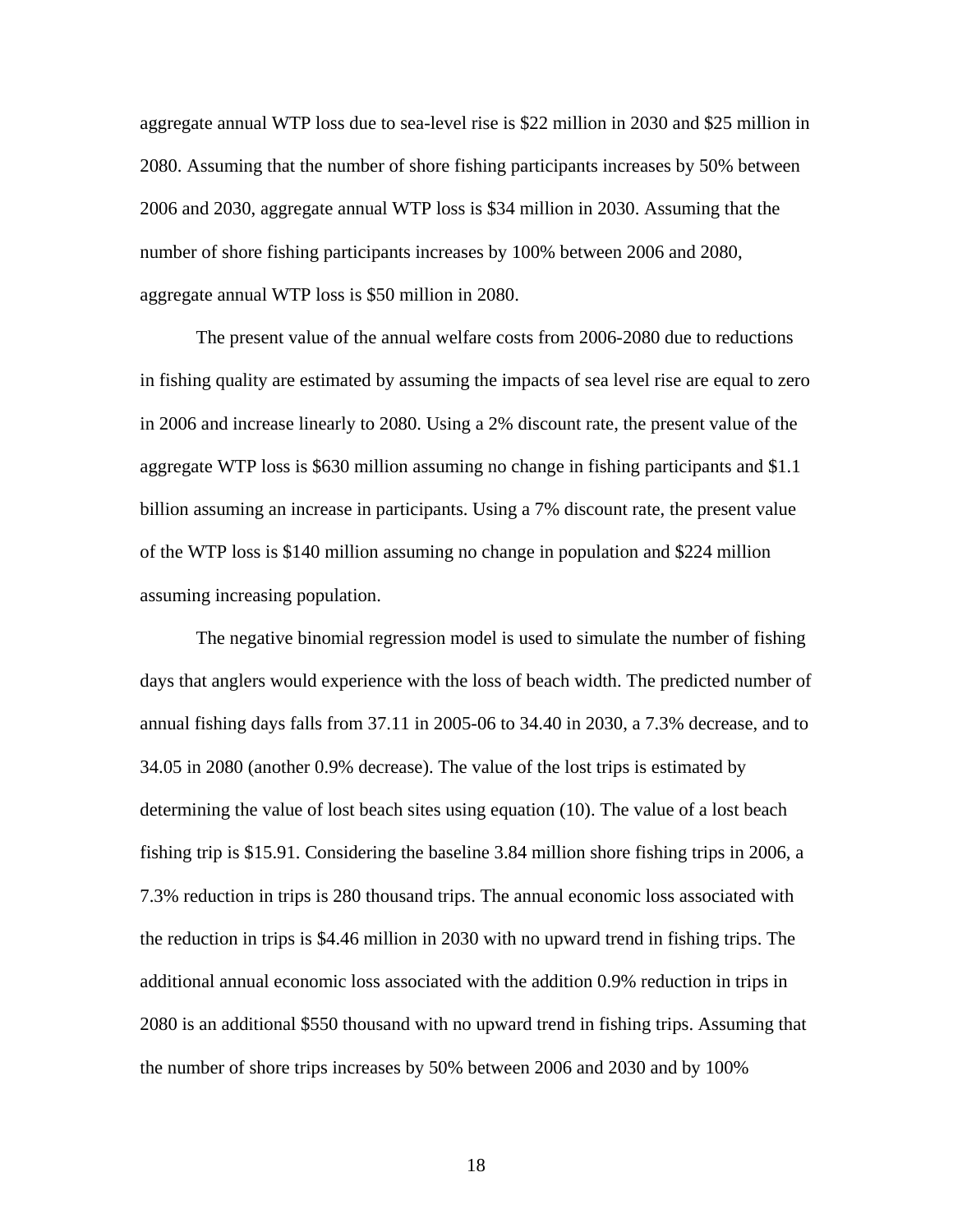between 2006 and 2080, aggregate annual WTP loss due to a reduction in trips is \$6.69 million in 2030 and an additional \$82 million in 2080.

The present value of the annual aggregate WTP loss from 2006-2080 due to reductions in trips are estimated by assuming the impacts of sea level rise are equal to zero in 2006 and increase linearly to 2080. Using a 2% discount rate, the present value of the WTP loss is \$127 million assuming no change in fishing participants and \$191 million assuming an increase in fishing participants. Using a 7% discount rate, the present value of the WTP loss is \$28 million assuming no change in fishing participants and \$43 million assuming increasing participation.

Combining the WTP losses due to reductions in fishing quality of existing trips and reductions in fishing trips due to reductions in beach width provides an estimate of the total shore fishing WTP loss associated with sea-level rise. Using a 2% discount rate, the present value of the total WTP loss is \$757 million assuming no change in population and \$1.291 billion assuming an increase in fishing participants. Using a 7% discount rate, the present value of the WTP loss is \$168 million assuming no change in population and \$267 million assuming increasing fishing participants.

# *Conclusions*

In this paper we develop estimates of the economic effects of climate changeinduced sea level rise on marine recreational shore fishing in North Carolina. We find that the welfare losses are potentially substantial, ranging up to a present value of \$1.291 billion over 75 years, using conservative estimates of fishing participation growth and a 2% discount rate. Our analysis is limited in a number of ways.

The impacts on shore anglers are partially muted since piers are a good substitute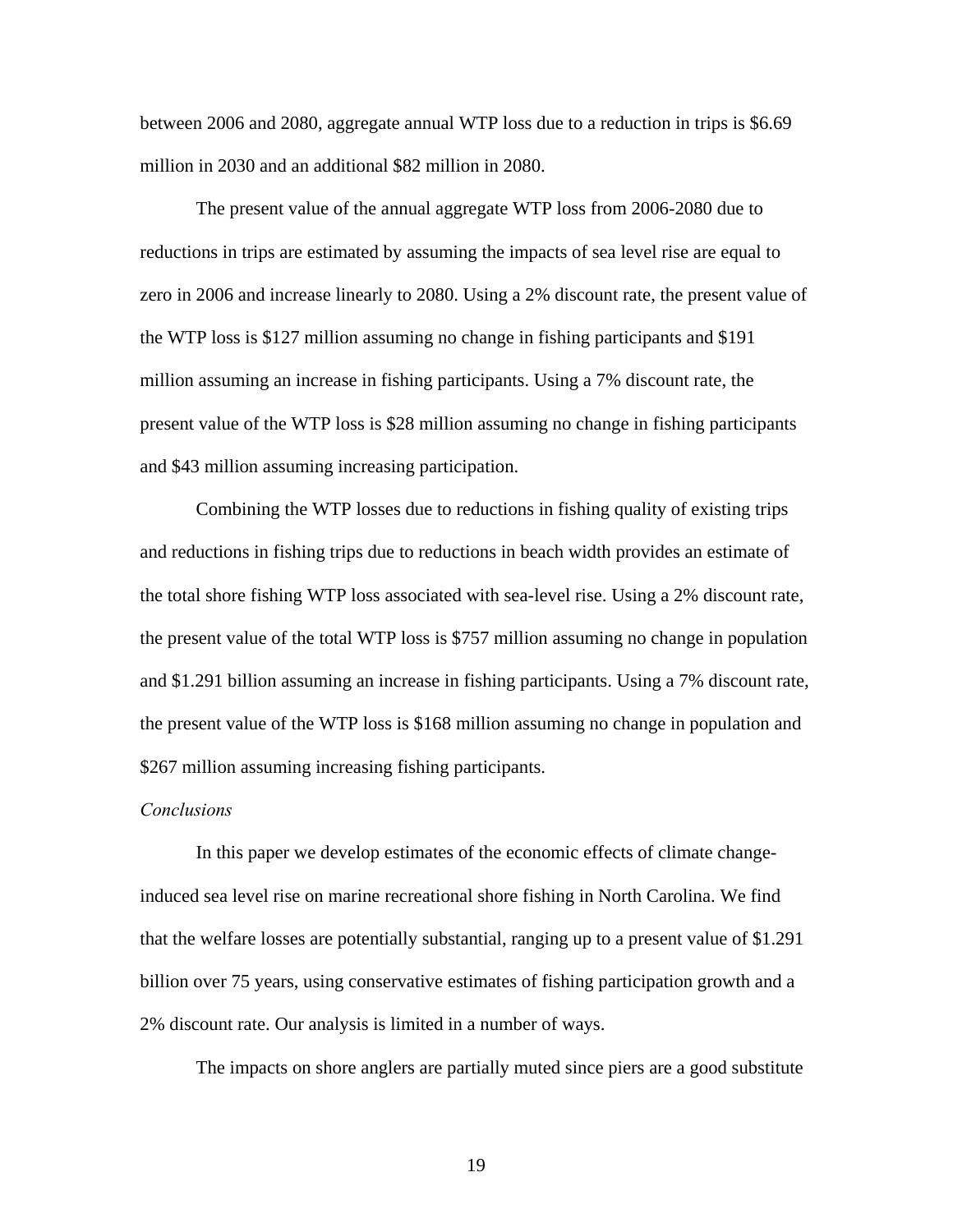for fishing from the beach. However, pier fishing in North Carolina is becoming more limited as coastal property values rise. Some of the piers in the 2005 data are no longer available as substitute fishing sites in the 2006. Other piers are in jeopardy. Also, boat anglers might be affected by sea-level rise if marinas must be relocated. Our analysis does not include these impacts.

Second, our analysis focuses on only one aspect of climate change. Changes in temperature and precipitation might also impact shore fishing behavior. Other climaterelated changes could be shifts in fish species to less or more desirable fish and changes in fish stocks.

Third, a limitation of the MRFSS data is that it includes information on recreation participants only. Another potential impact of sea-level rise is its negative effect on participation. Marine recreational shore anglers may choose another recreation activity, such as freshwater fishing, if shore based fishing becomes unavailable. To the extent that substitute activities are available and acceptable to shore anglers, we overestimate the impacts of sea-level rise. These extensions are left for future research.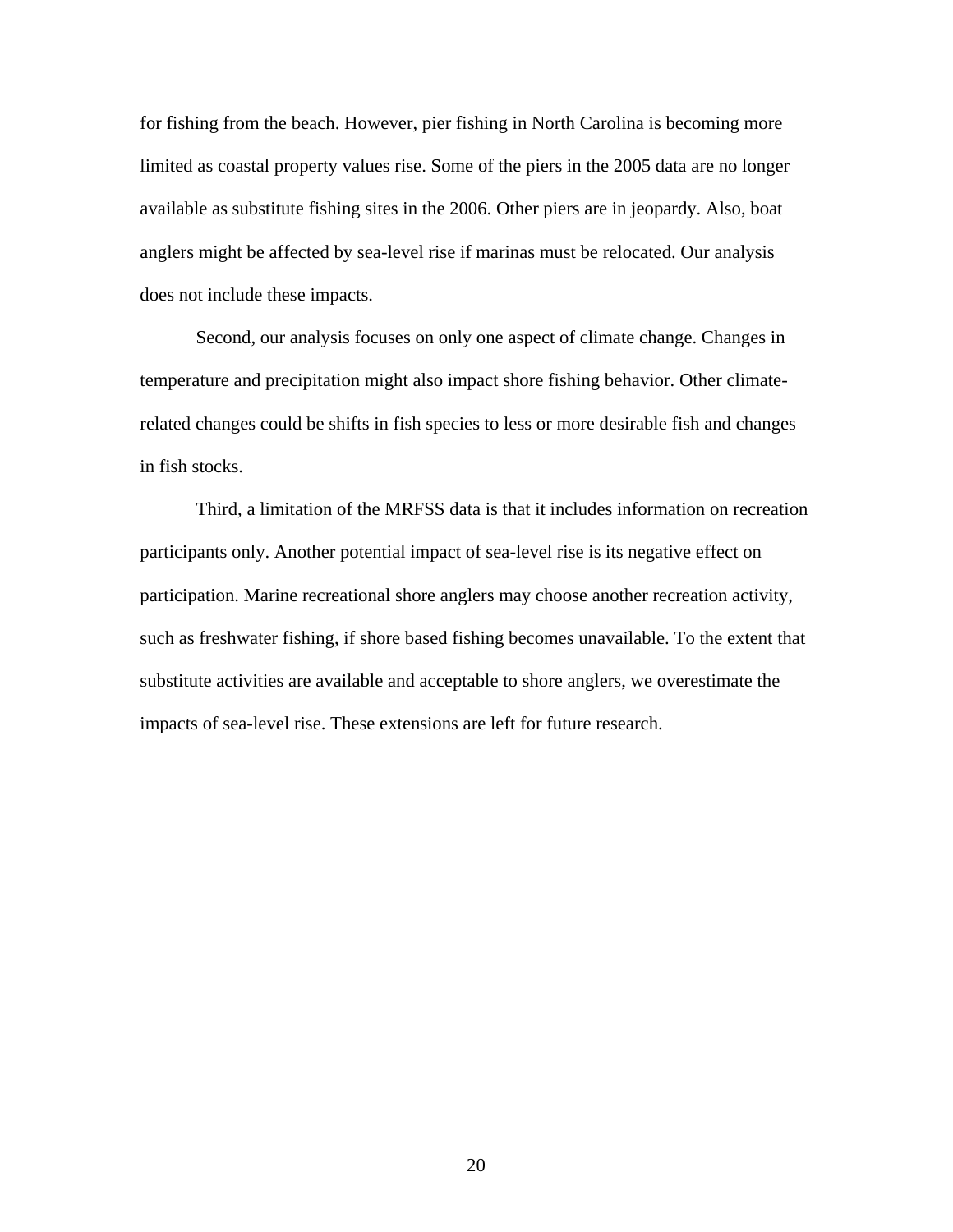## *References*

- Ahn, Soeun, Joseph E. DeSteiguer, Raymond B. Palmquist and Thomas P. Holmes, "Economic Analysis of the Potential Impact of Climate Change on Recreational Trout Fishing in the Southern Appalachian Mountains: An Application of a Nested Multinomial Logit Mode," Climatic Change 45:493-509, 2000.
- Creel, Michael, and John Loomis, "Recreation Value of Water to Wetlands in the San Joaquin Valley: Linked Multinomial Logit and Count Data Trip Frequency Models", Water Resources Research, 28(10):2597-2606, 1992.
- Englin, Jeffrey, and Klaus Moeltner, "The Value of Snowfall to Skiers and Boarders," Environmental and Resource Economics 29:123-136, 2004.
- Gentner, Brad, Michael Price and Scott Steinback, Marine Angler Expenditures in the Southeast Region, 1999, NOAA Technical Memorandum NMFS-F/SPO-48, August 2001.
- Haab, Timothy C., and Kenneth E. McConnell, Valuing Environmental and Natural Resources: The Econometrics of Non-market Valuation, Northampton, MA: Edward Elgar, 2002.
- Haab, Timothy C., John C. Whitehead, and Ted McConnell. The Economic Value of Marine Recreational Fishing in the Southeast United States: 1997 Southeast Economic Data Analysis. Final Report for NMFS Contract No. 40WCNF802079 (353 kb PDF file), National Marine Fisheries Service, Southeast Regional Office, St. Petersburg, FL. 2000.
- Hellerstein, D., D. Woo, D. McCollum, and D. Donnelly. "ZIPFIP: A Zip and FIPS Database." Washington D.C.: U.S. Department of Agriculture, ERS-RTD, 1993.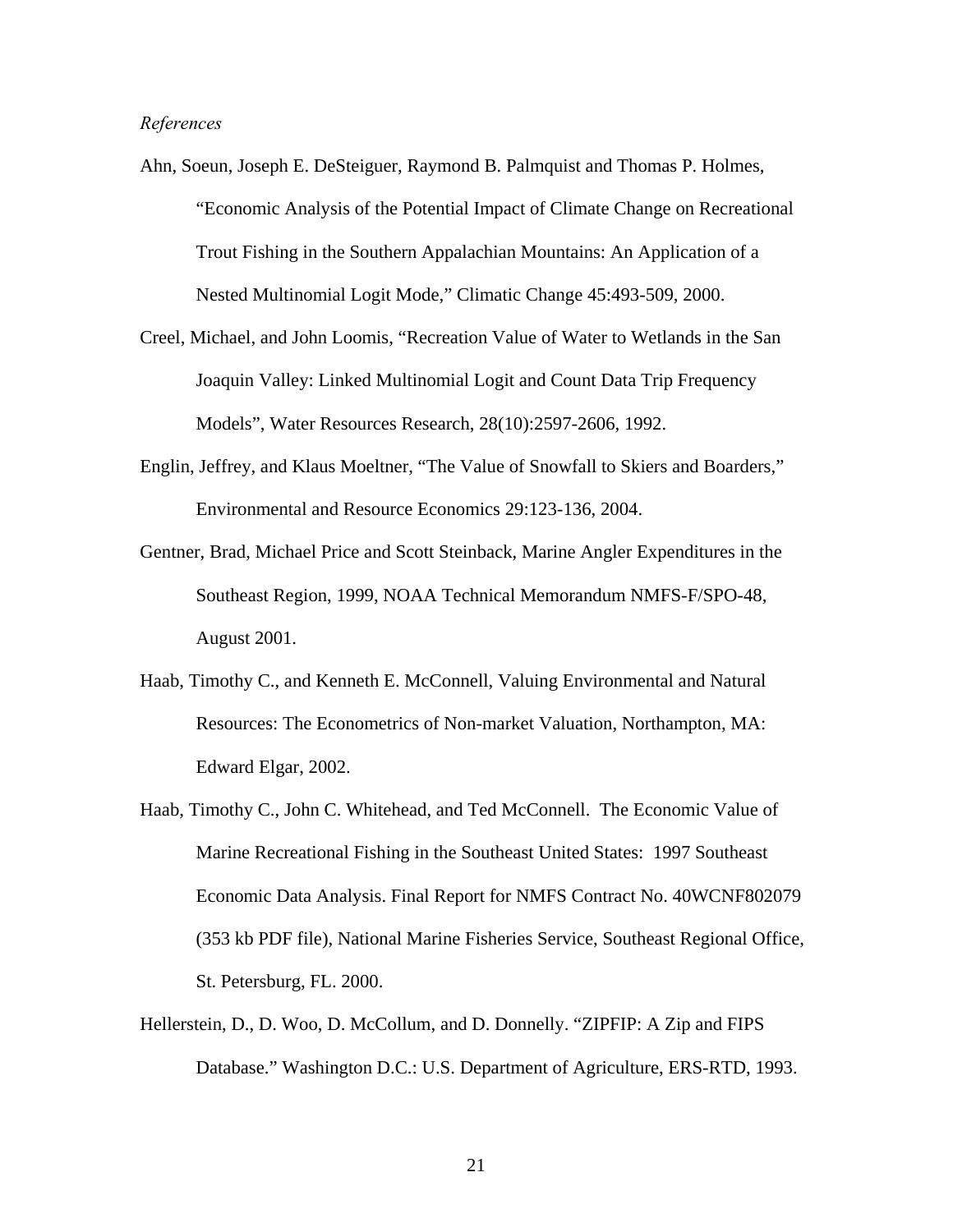- Intergovernmental Panel on Climate Change. 2007. Climate Change 2007: The Physical Science Basis. Summary for Policymakers: Contribution of Working Group I to the Fourth Assessment Report of the Intergovernmental Panel on Climate Change. http://www.ipcc.ch/SPM2feb07.pdf.
- Loomis, John and John Crespi, "Estimated Effects of Climate Change on Selected Outdoor Recreation Activities in the United States," Chapter 11 in The Impact of Climate Change on the United States Economy, Cambridge University Press, pp. 289-314, 1999.
- McConnell, Kenneth E., "Congestion and Willingness to Pay: A Study of Beach Use," Land Economics 53(2):185-195, 1977.
- McConnell, Kenneth E., and Ivar E. Strand, "Overnight Trip Choice for Marine Anglers," Report on NMFS contract number 40ANF804203, August 8, 1999.
- Mendelsohn, Robert and Marla Markowsi, "The Impact of Climate Change on Outdoor Recreation," Chapter 10 in The Impact of Climate Change on the United States Economy, Cambridge University Press, pp. 267-288, 1999.
- Milon, J. Walter, "Current and Future Participation in Marine Recreational Fishing in the Southeast U.S. Region", NOAA Technical Memorandum NMFS-F/SPO-44, September 2000.

National Survey on Recreation and the Environment (NSRE): 2000-2002. The Interagency National Survey Consortium, Coordinated by the USDA Forest Service, Recreation, Wilderness, and Demographics Trends Research Group, Athens, GA and the Human Dimensions Research Laboratory, University of Tennessee, Knoxville, TN.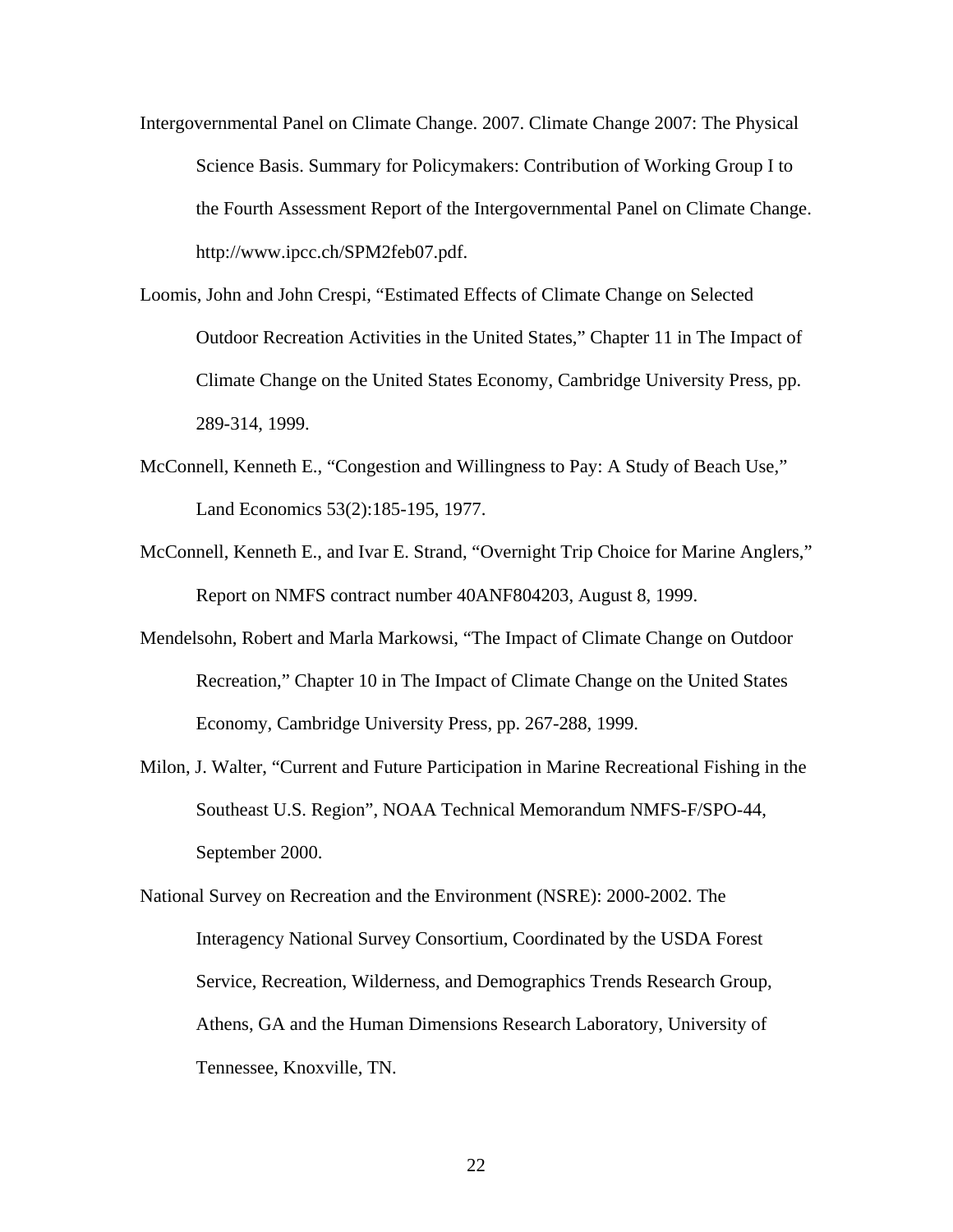- Parsons, George R., "The Travel Cost Model," in A Primer on Nonmarket Valuation, ed. By Patricia A. Champ, Kevin J. Boyle, and Thomas C. Brown, London: Kluwer, 2003.
- Parsons, George R., Paul M. Jakus and Ted Tomasi, "A Comparison of Welfare Estimates from Four Models for Linking Seasonal Recreational Trips to Multinomial Logit Models of Site Choice," Journal of Environmental Economics and Management, 38, 143-157, 1999.
- Pendleton, Linwood H., and Robert Mendelsohn, "Estimating the Economic Impact of Climate Change on the Freshwater Sportsfisheries of the Northeastern U.S.," Land Economics 74(4):483-496, 1998.
- Richardson, Robert B., and John B. Loomis, "Adaptive Recreation Planning and Climate Change: A Contingent Visitation Approach," Ecological Economics 50(83-99): 2004.
- Silberman, J. and Klock, M., "The Recreation Benefits of Beach Nourishment," Ocean and Shoreline Management 11:73-90, 1988.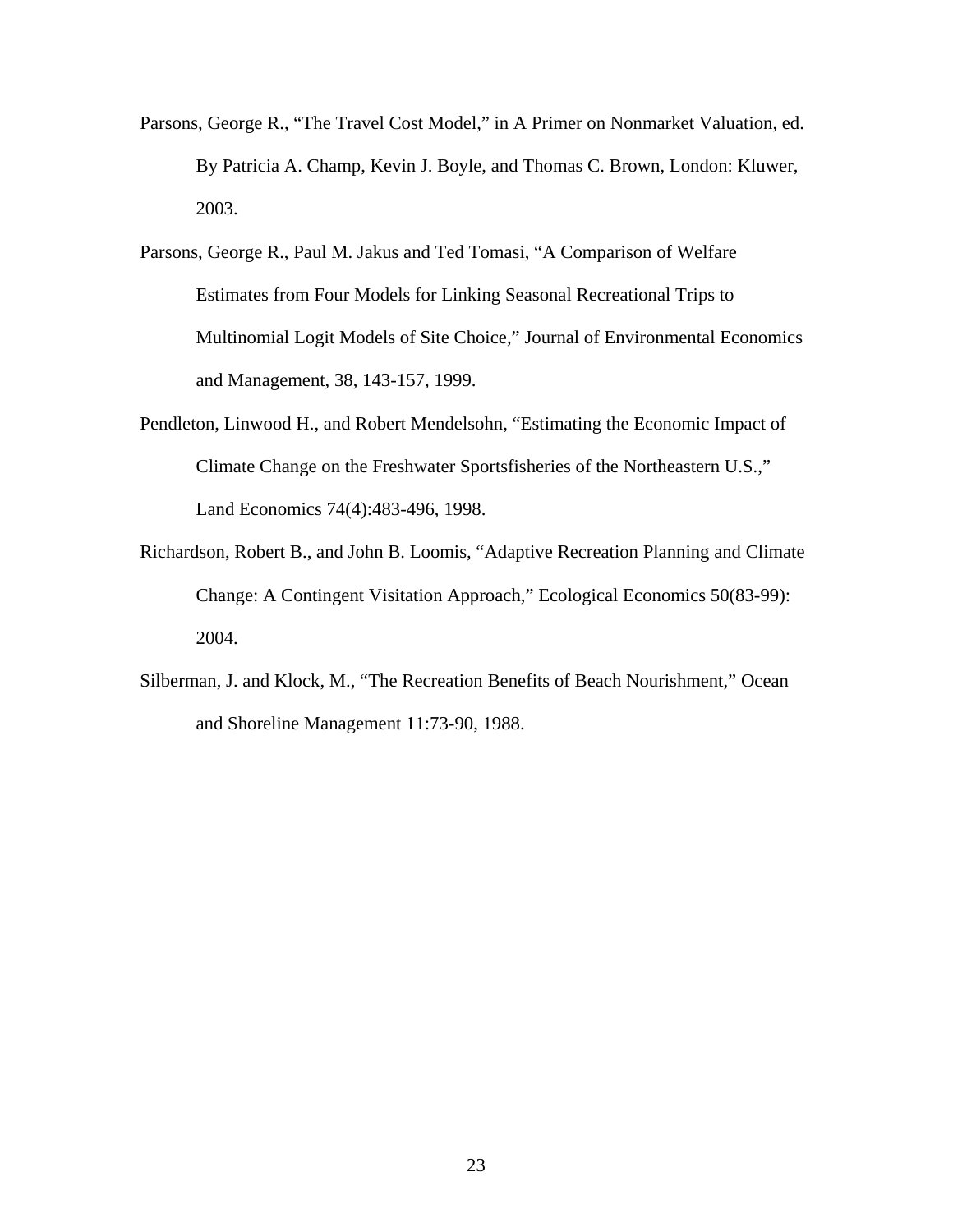**Figure 1: Location of Fishing Beaches** 

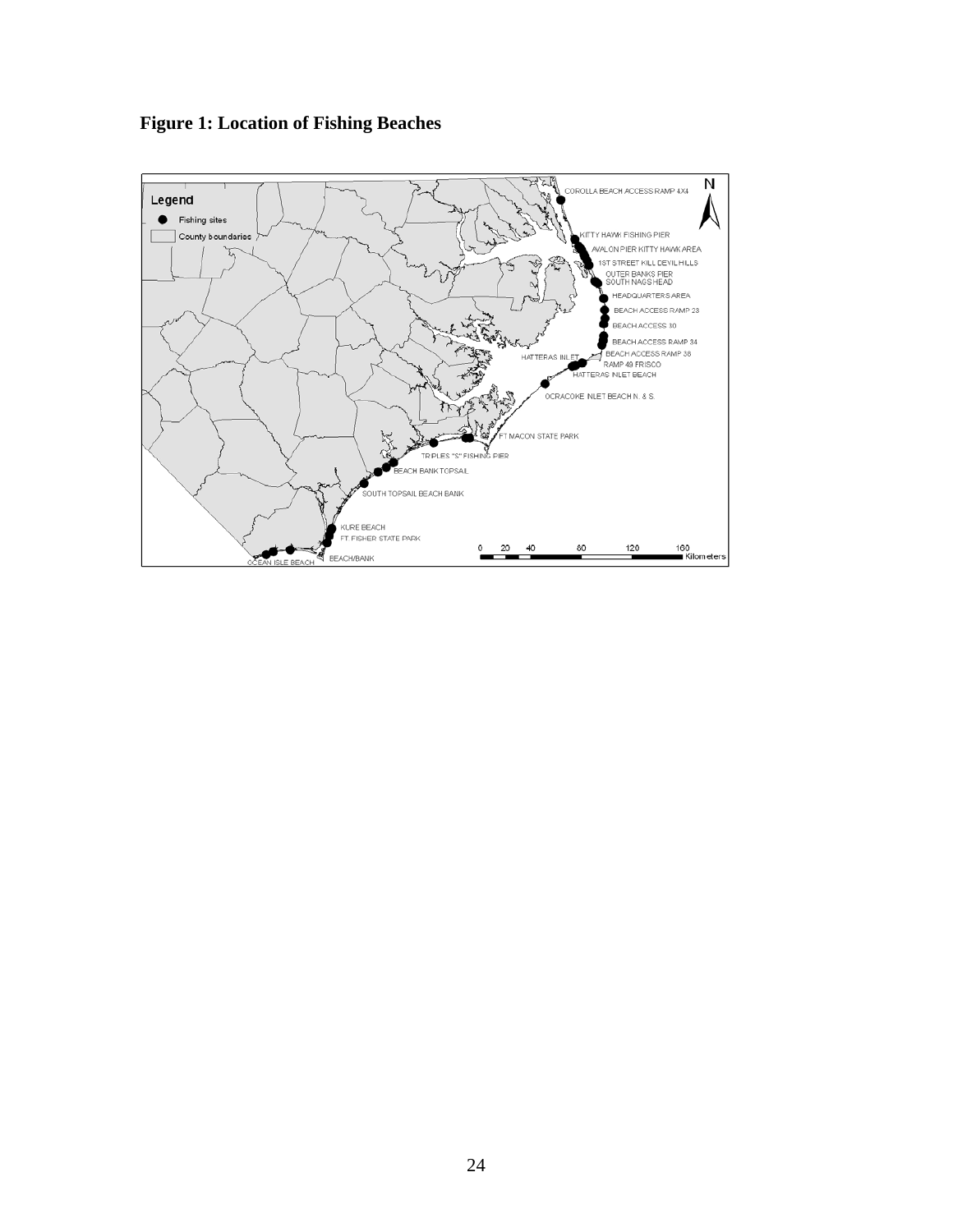

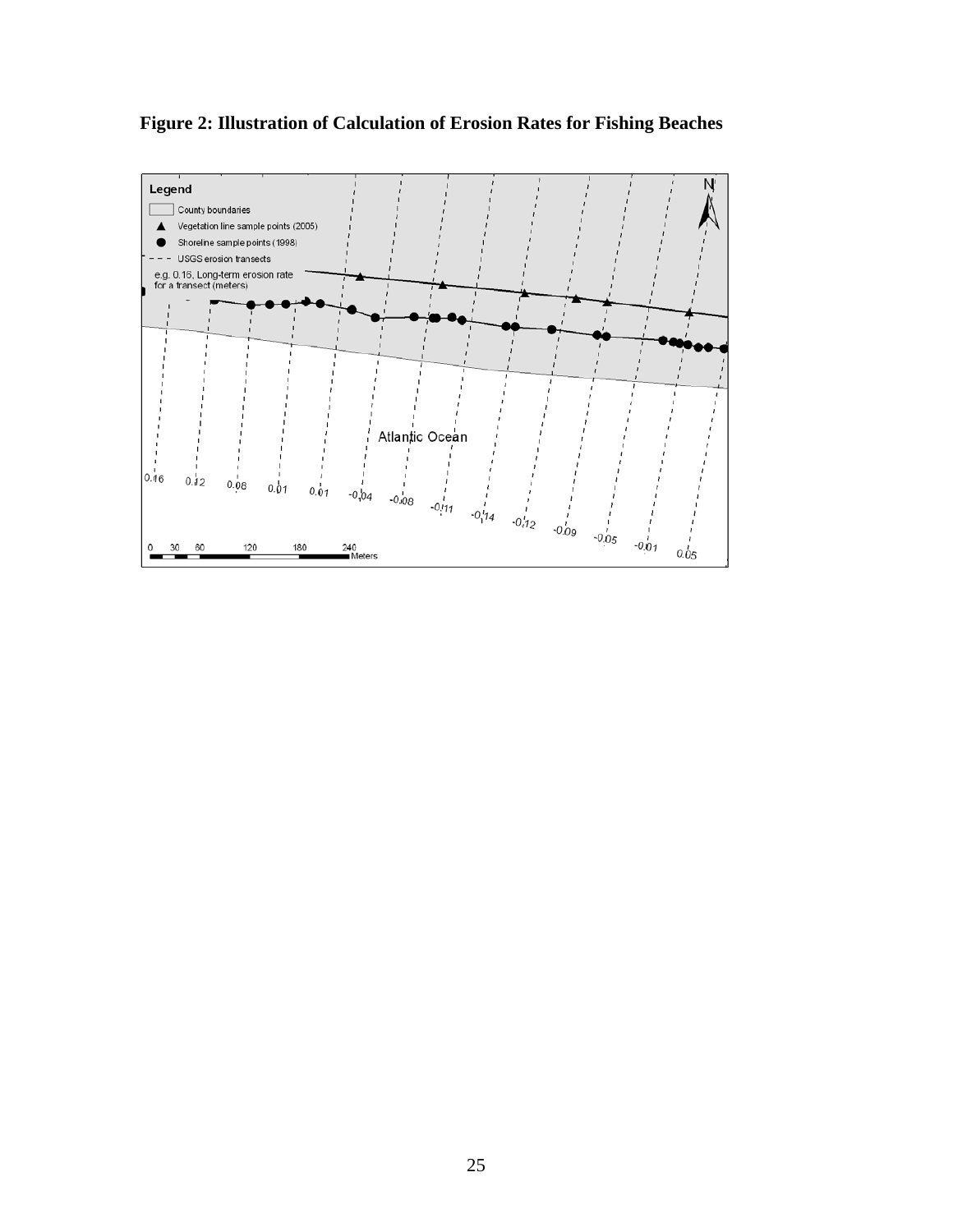**Figure 3. Nested Fishing Mode / Region / Site Choice Model (NP = Northern Pier, SP = Southern Pier, NB = Northern Beach, SP = Southern Beach)** 

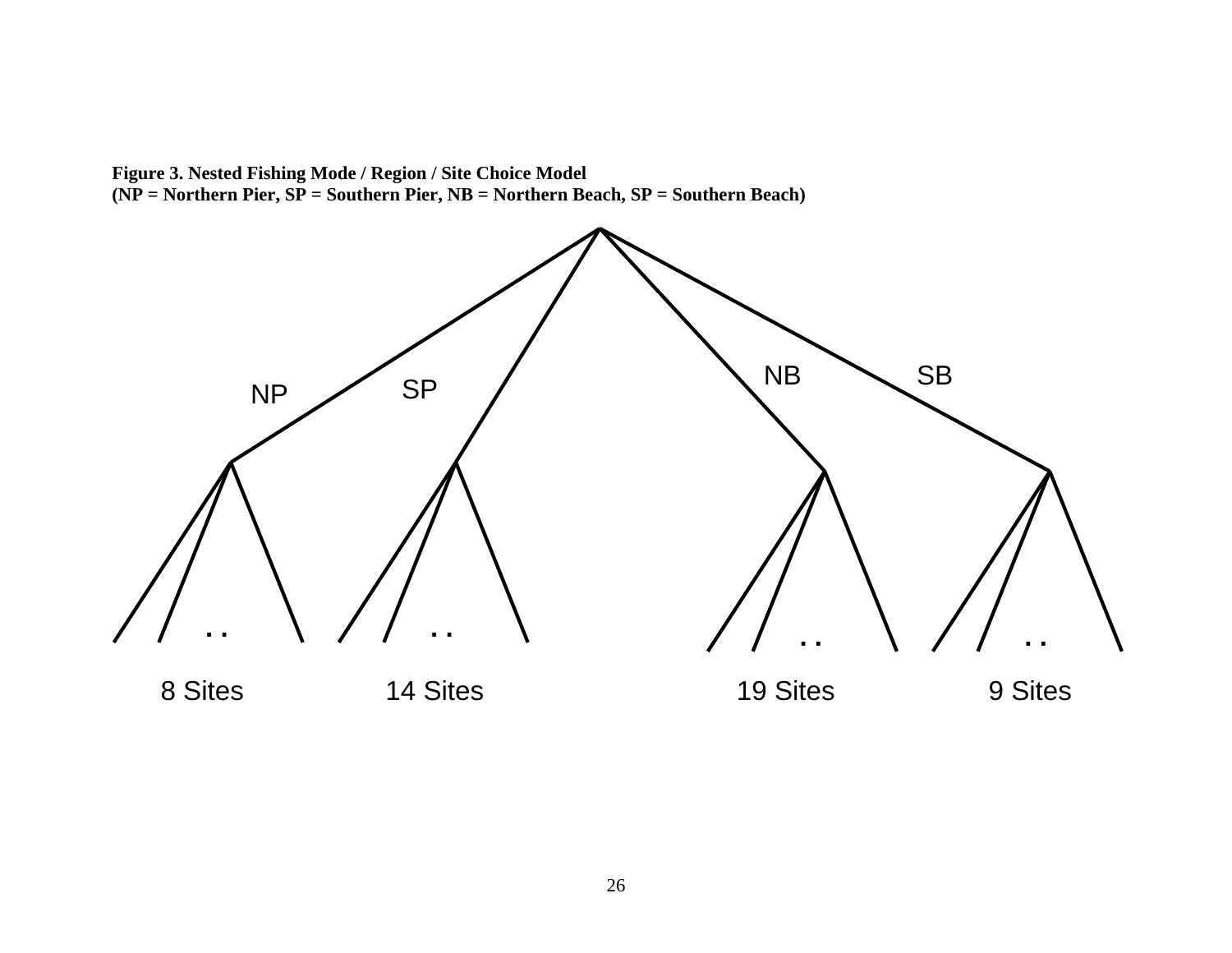|        | <b>Table 1. Beach Widths</b>             |                                |        |         |         |
|--------|------------------------------------------|--------------------------------|--------|---------|---------|
| Choice | <b>Site Name</b>                         | County                         | 2005   | 2030    | 2080    |
| 23     | Oregon Inlet South                       | Dare                           | 27.17  | $-4.34$ | $-9.59$ |
| 24     | Cape Point                               | Dare                           | 46.88  | 15.37   | 10.12   |
| 25     | Hatteras Inlet                           | Dare<br><b>New</b>             | 39.11  | 7.60    | 2.34    |
| 26     | Kure Beach                               | Hanover                        | 211.47 | 179.95  | 174.70  |
| 27     | Holden Beach                             | <b>Brunswick</b><br><b>New</b> | 225.65 | 194.14  | 188.88  |
| 28     | <b>Ft Fisher State Beach</b>             | Hanover                        | 225.65 | 194.14  | 188.88  |
| 29     | Ocracoke Inlet Beach N. & S.             | Hyde                           | 36.51  | 5.00    | $-0.25$ |
| 30     | Avalon Pier Kitty Hawk Area              | Dare                           | 310.36 | 278.84  | 273.59  |
| 31     | <b>Ft Macon State Park</b>               | Carteret                       | 81.31  | 49.80   | 44.55   |
| 32     | Emerald Isle Public Access Area          | Carteret                       | 84.87  | 53.35   | 48.10   |
| 33     | Oregon Inlet North Shore                 | Dare                           | 59.53  | 28.02   | 22.77   |
| 34     | <b>Hatteras Inlet Beach</b>              | Hyde                           | 83.26  | 51.75   | 46.49   |
| 35     | Access at New River Inlet Drive          | Onslow                         | 94.83  | 63.32   | 58.07   |
| 36     | Beach Access Ramp 20                     | Dare                           | 82.32  | 50.80   | 45.55   |
| 37     | Beach Access Ramp 23                     | Dare                           | 49.87  | 18.36   | 13.10   |
| 38     | <b>Beach Access 27</b>                   | Dare                           | 60.12  | 28.61   | 23.36   |
| 39     | Beach Access 30                          | Dare                           | 45.02  | 13.51   | 8.26    |
| 40     | Beach Access Ramp 34                     | Dare                           | 50.37  | 18.86   | 13.60   |
| 41     | <b>Beach Access Ramp 38</b>              | Dare                           | 47.73  | 16.21   | 10.96   |
| 42     | New River Inlet, Topsail Island          | Onslow<br><b>New</b>           | 55.03  | 23.51   | 18.26   |
| 43     | Carolina Beach NW Extension              | Hanover                        | 122.39 | 90.88   | 85.63   |
| 44     | Calvin Street Kill Devil Hills           | Dare                           | 276.45 | 244.93  | 239.68  |
| 45     | 1st Street Kill Devil Hills              | Dare                           | 77.36  | 45.85   | 40.60   |
| 46     | Public Access E. Gulfstream S. Nags Head | Dare                           | 37.45  | 5.94    | 0.68    |
| 47     | Public Access E. Bonnett St Nags Head    | Dare                           | 144.28 | 112.77  | 107.51  |
| 48     | Public Access E. Forest St Nagshead      | Dare                           | 50.97  | 19.46   | 14.21   |
| 49     | Ramp 49 Frisco                           | Dare                           | 60.87  | 29.36   | 24.11   |
| 50     | South Topsail Beach Bank                 | Pender                         | 30.41  | $-1.10$ | $-6.35$ |
|        |                                          |                                |        |         |         |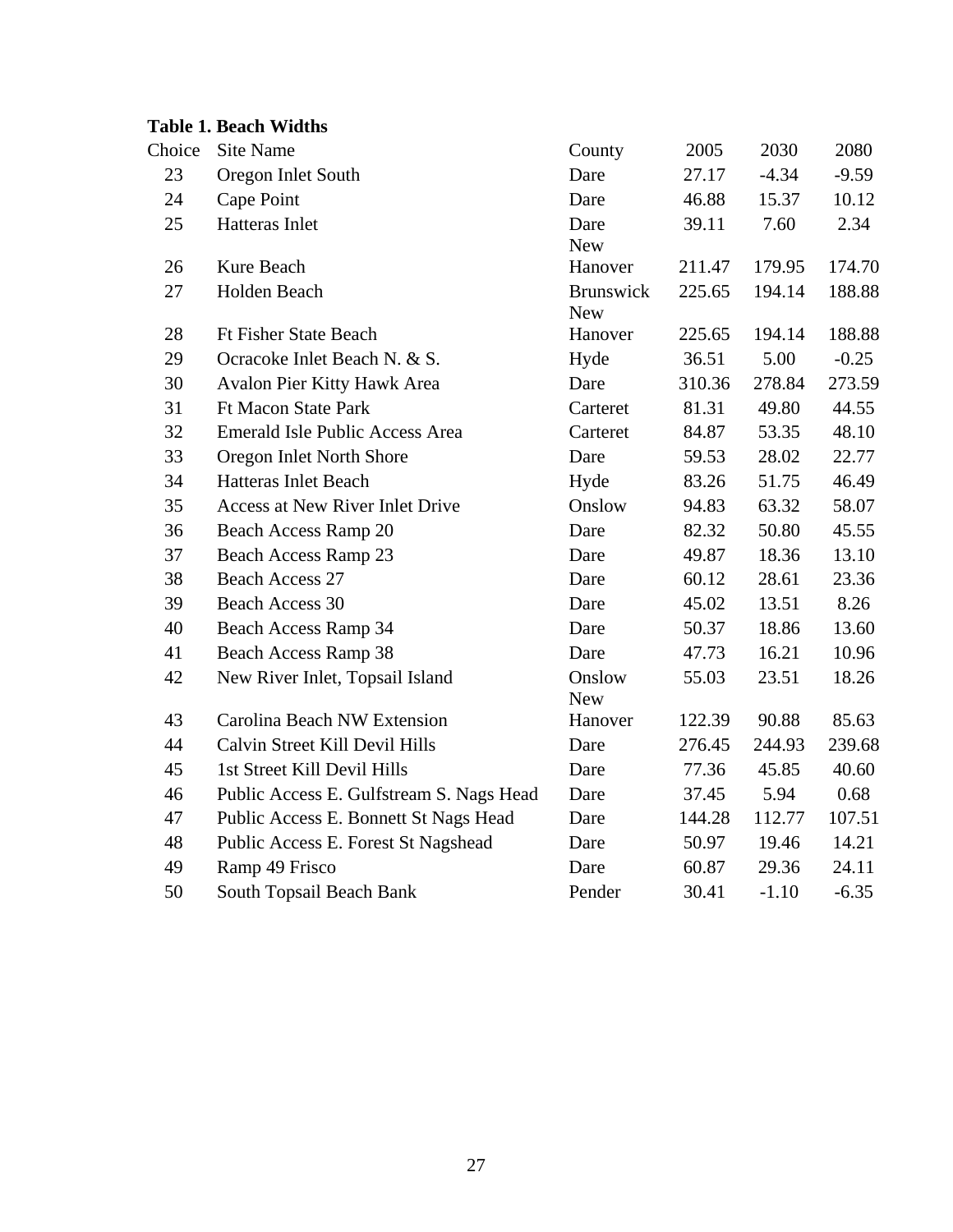| Table 2. Pier and Bridge Fishing Site Trip Frequency |                                       |                    |                          |      |
|------------------------------------------------------|---------------------------------------|--------------------|--------------------------|------|
|                                                      | Choice Site Name                      | County             | <b>Frequency</b> Percent |      |
| 1                                                    | <b>Seaview Pier</b>                   | Pender             | 63                       | 1.75 |
| $\overline{2}$                                       | <b>Sunset Beach Fishing Pier</b>      | Brunswick          | 22                       | 0.61 |
| 3                                                    | Yaupon Beach Fishing Pier             | Brunswick          | 31                       | 0.86 |
| $\overline{4}$                                       | Ocean Isle Pier                       | <b>Brunswick</b>   | $\overline{4}$           | 0.11 |
| 5                                                    | Nags Head Fishing Pier                | Dare               | 216                      | 5.99 |
| 6                                                    | <b>Avalon Pier Kitty Hawk Area</b>    | Dare               | 285                      | 7.91 |
| 7                                                    | <b>Bogue Inlet Fishing Pier</b>       | Carteret           | 260                      | 7.21 |
| 8                                                    | <b>Frisco Pier</b>                    | Dare               | 70                       | 1.94 |
| 9                                                    | <b>Hatteral Fishing Pier</b>          | Dare               | 55                       | 1.53 |
| 10                                                   | Holden Beach Fishing Pier             | <b>Brunswick</b>   | 23                       | 0.64 |
| 11                                                   | Jeanette's Ocean Fishing Pier         | Dare               | 7                        | 0.19 |
| 12                                                   | Outer Banks Pier South Nags Head Dare |                    | 108                      | 3.00 |
| 13                                                   | Oceanana Fishing Pier                 | Carteret           | 31                       | 0.86 |
| 14                                                   | <b>Sportsmans Pier</b>                | Carteret           | 290                      | 8.05 |
| 15                                                   | Triple "S" Fishing Pier               | Carteret           | 137                      | 3.8  |
| 16                                                   | Jolly Rogers Pier                     | Pender             | 58                       | 1.61 |
| 17                                                   | Surf City Ocena Pier                  | Pender             | 46                       | 1.28 |
| 18                                                   | Oregon Inlet Bridge                   | Dare               | 22                       | 0.61 |
| 19                                                   | <b>Kure Beach Pier</b>                | <b>New Hanover</b> | 100                      | 2.77 |
| 20                                                   | Long Beach Fishing Pier               | Brunswick          | 3                        | 0.08 |
| 21                                                   | <b>Avon Fishing Pier</b>              | Dare               | 153                      | 4.25 |
| 22                                                   | Carolina Beach Pier                   | New Hanover        | 97                       | 2.69 |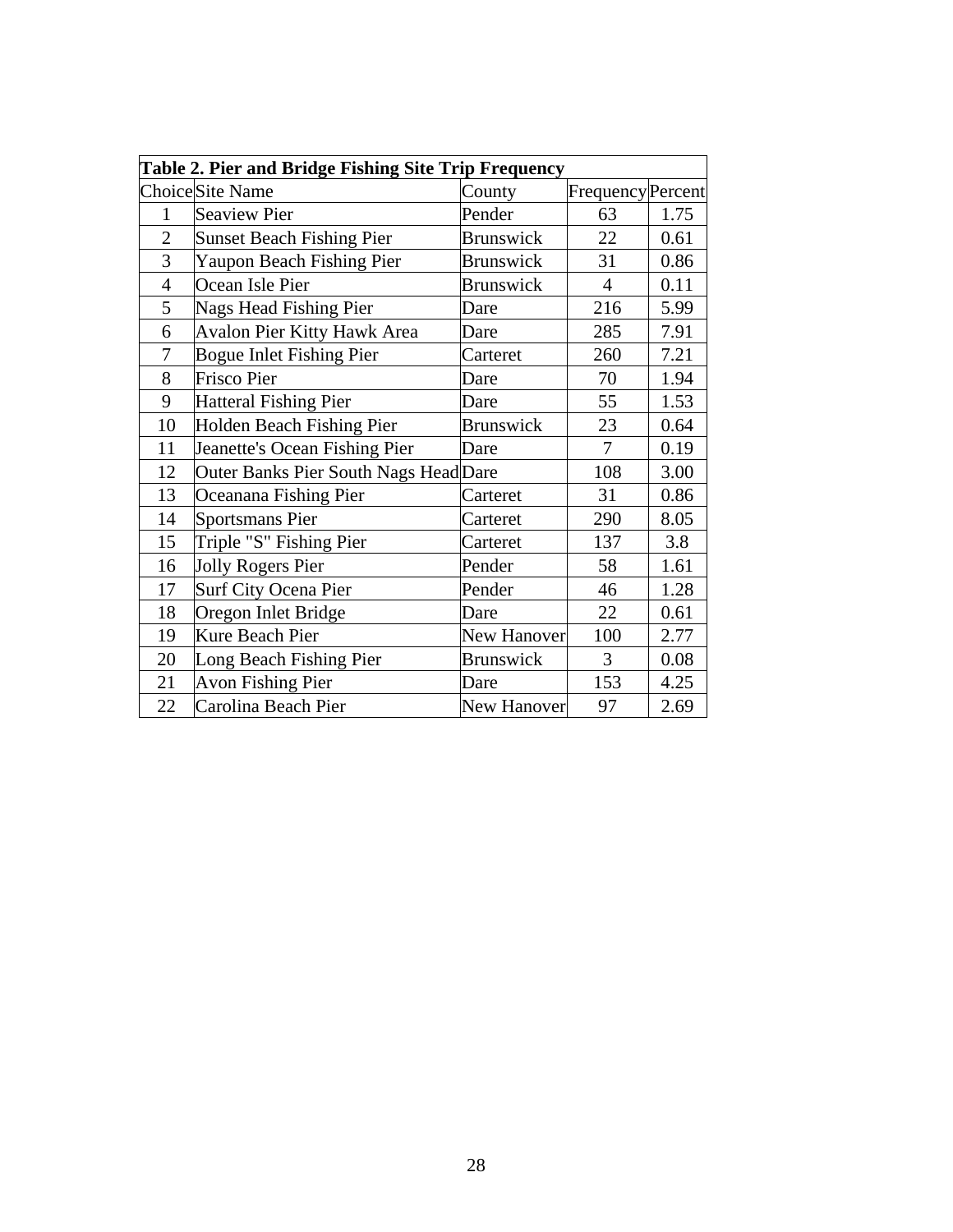| Table 3. Beach and Bank Fishing Site Trip Frequency |                                          |                  |                |         |
|-----------------------------------------------------|------------------------------------------|------------------|----------------|---------|
| Choice                                              | Site Name                                | County           | Frequency      | Percent |
| 23                                                  | Oregon Inlet South                       | Dare             | 49             | 1.36    |
| 24                                                  | Cape Point                               | Dare             | 328            | 9.1     |
| 25                                                  | <b>Hatteras Inlet</b>                    | Dare             | 54             | 1.5     |
| 26                                                  | Kure Beach                               | New Hanover      | 44             | 1.22    |
| 27                                                  | Holden Beach                             | <b>Brunswick</b> | 17             | 0.47    |
| 28                                                  | <b>Ft Fisher State Beach</b>             | New Hanover      | $\overline{7}$ | 0.19    |
| 29                                                  | Ocracoke Inlet Beach N. & S.             | Hyde             | $\overline{7}$ | 0.19    |
| 30                                                  | Avalon Pier Kitty Hawk Area              | Dare             | $\overline{5}$ | 0.14    |
| 31                                                  | <b>Ft Macon State Park</b>               | Carteret         | 204            | 5.66    |
| 32                                                  | <b>Emerald Isle Public Access Area</b>   | Carteret         | 48             | 1.33    |
| 33                                                  | Oregon Inlet North Shore                 | Dare             | 357            | 9.91    |
| 34                                                  | <b>Hatteras Inlet Beach</b>              | Hyde             | 21             | 0.58    |
| 35                                                  | Access at New River Inlet Drive          | Onslow           | 5              | 0.14    |
| 36                                                  | Beach Access Ramp 20                     | Dare             | 41             | 1.14    |
| 37                                                  | Beach Access Ramp 23                     | Dare             | 21             | 0.58    |
| 38                                                  | <b>Beach Access 27</b>                   | Dare             | 12             | 0.33    |
| 39                                                  | <b>Beach Access 30</b>                   | Dare             | 23             | 0.64    |
| 40                                                  | Beach Access Ramp 34                     | Dare             | 17             | 0.47    |
| 41                                                  | Beach Access Ramp 38                     | Dare             | 37             | 1.03    |
| 42                                                  | New River Inlet, Topsail Island          | Onslow           | 143            | 3.97    |
| 43                                                  | <b>Carolina Beach NW Extension</b>       | New Hanover      | $\overline{4}$ | 0.11    |
| 44                                                  | Calvin Street Kill Devil Hills           | Dare             | 20             | 0.55    |
| 45                                                  | 1st Street Kill Devil Hills              | Dare             | 27             | 0.75    |
| 46                                                  | Public Access E. Gulfstream S. Nags Head | Dare             | $\overline{5}$ | 0.14    |
| 47                                                  | Public Access E. Bonnett St Nags Head    | Dare             | 10             | 0.28    |
| 48                                                  | Public Access E. Forest St Nagshead      | Dare             | $\overline{2}$ | 0.06    |
| 49                                                  | Ramp 49 Frisco                           | Dare             | 14             | 0.39    |
| 50                                                  | South Topsail Beach Bank                 | Pender           | $\mathbf{1}$   | 0.03    |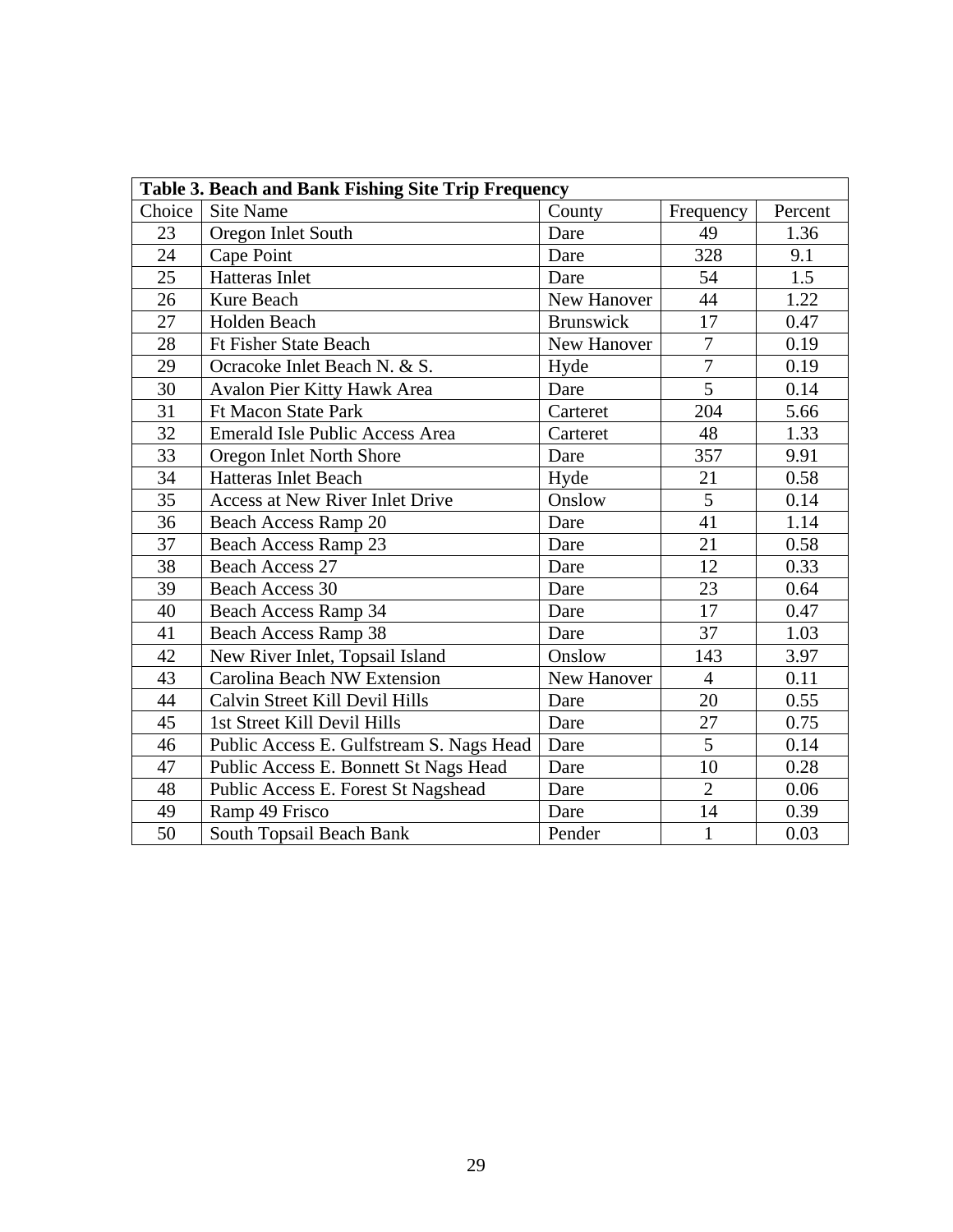| <b>Table 4: Nested Random Utility Model</b><br>(Dependent Variable = Mode / Region / Site Choice) |        |          |          |  |
|---------------------------------------------------------------------------------------------------|--------|----------|----------|--|
|                                                                                                   | Mean   | Coeff.   | t-ratio  |  |
| <b>Travel Cost</b>                                                                                | 143.87 | $-0.035$ | $-30.82$ |  |
| Square root of catch rate per hour                                                                | 0.87   | 0.43     | 8.86     |  |
| Width                                                                                             | 54.34  | 0.0072   | 25.61    |  |
| IV                                                                                                |        | 0.42     | 23.64    |  |
| McFadden's $R^2$                                                                                  |        | 0.10     |          |  |
| <b>Trips</b>                                                                                      |        | 3604     |          |  |
| <b>Sites</b>                                                                                      |        | 50       |          |  |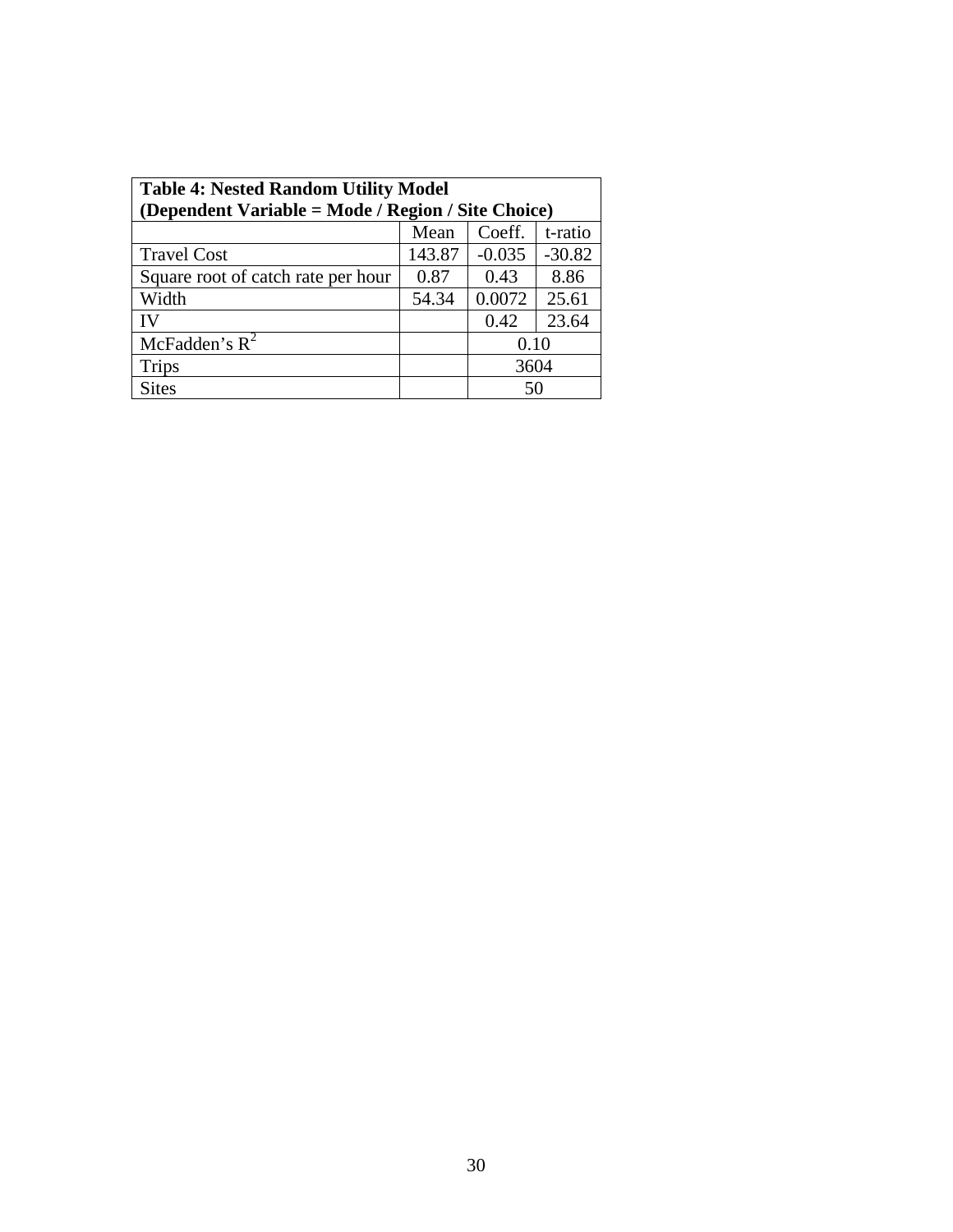| <b>Table 5. Negative Binomial Participation</b><br>Model (Dependent Variable = Days Fished) <sup>a</sup> |        |             |  |
|----------------------------------------------------------------------------------------------------------|--------|-------------|--|
|                                                                                                          | Coeff. | t-statistic |  |
| Intercept                                                                                                | 3.31   | 156.75      |  |
| IV                                                                                                       | 0.36   | 32.30       |  |
| Dispersion                                                                                               | 1.50   | 47.38       |  |
| Cases                                                                                                    | 3604   |             |  |
| $^{\circ}$ Mean = 38.15, standard deviation = 61.87.                                                     |        |             |  |